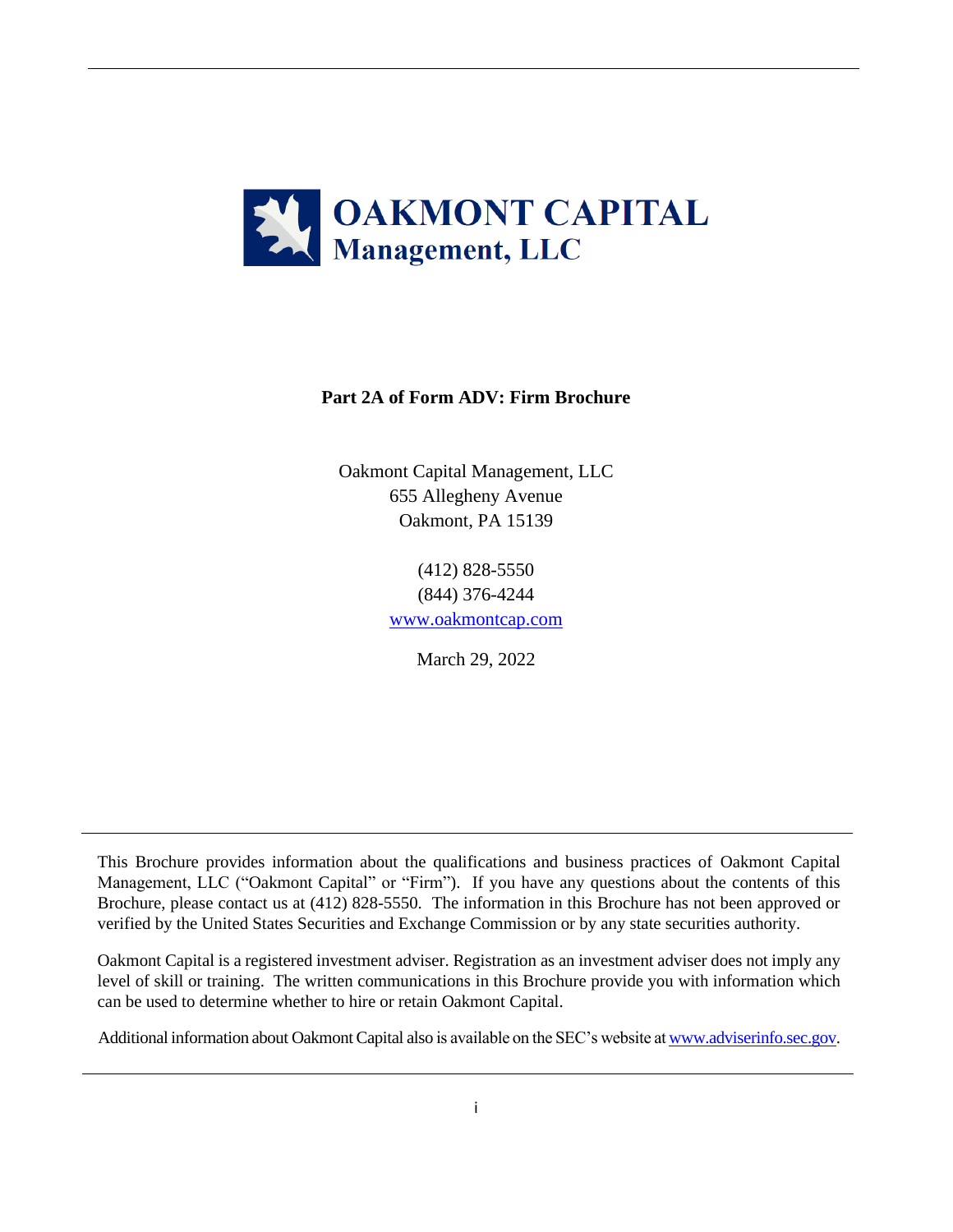# **Item 2. – Material Changes**

Material changes to this Brochure, as applicable, will be summarized in this section.

Since this Brochure was last filed with the SEC on March 29, 2021, we have made the following material Changes:

- Items 4. and 10. have been amended to reflect an expansion of services by Oakmont Capital for Clients needing certain accounting and/or legal services. Oakmont Capital has negotiated arrangements with certain accountants and attorneys and, under these arrangements, will cover the costs of services provided by these professionals to certain Oakmont Capital Clients from the advisory fees received by Oakmont Capital from such clients.
- Item 4. has been amended to clarify that the Firm's Investment Management services may include certain financial planning services at no additional cost, depending on the Client's needs.
- Item 7. has been amended to reflect a lowering of the Firm's minimum account size of a Client's aggregate investable assets from \$1,000,000 to \$500,000.
- Item 12. has been amended to disclose the acquisition of TD Ameritrade by Charles Schwab and Company in 2020.
- Item 14. has been amended to reflect the discontinued participation of Oakmont Capital in the TD Ameritrade AdvisorDirect client referral program. Item 14. has also been amended to disclose a new client referral arrangement between Oakmont Capital and Zoe Financial, Inc.
- Item 15. has been amended to reflect new bases upon which the Firm is deemed to have custody of Client assets under applicable regulatory interpretations and to summarize our controls in this area.

Please note that only material changes made to this Brochure since the last updating amendment will be summarized in this Item 2., as applicable. If you need further information regarding material changes or an additional copy of this Brochure, please contact Ms. Gina Kovatch, Chief Compliance Officer, at (412) 828-5550.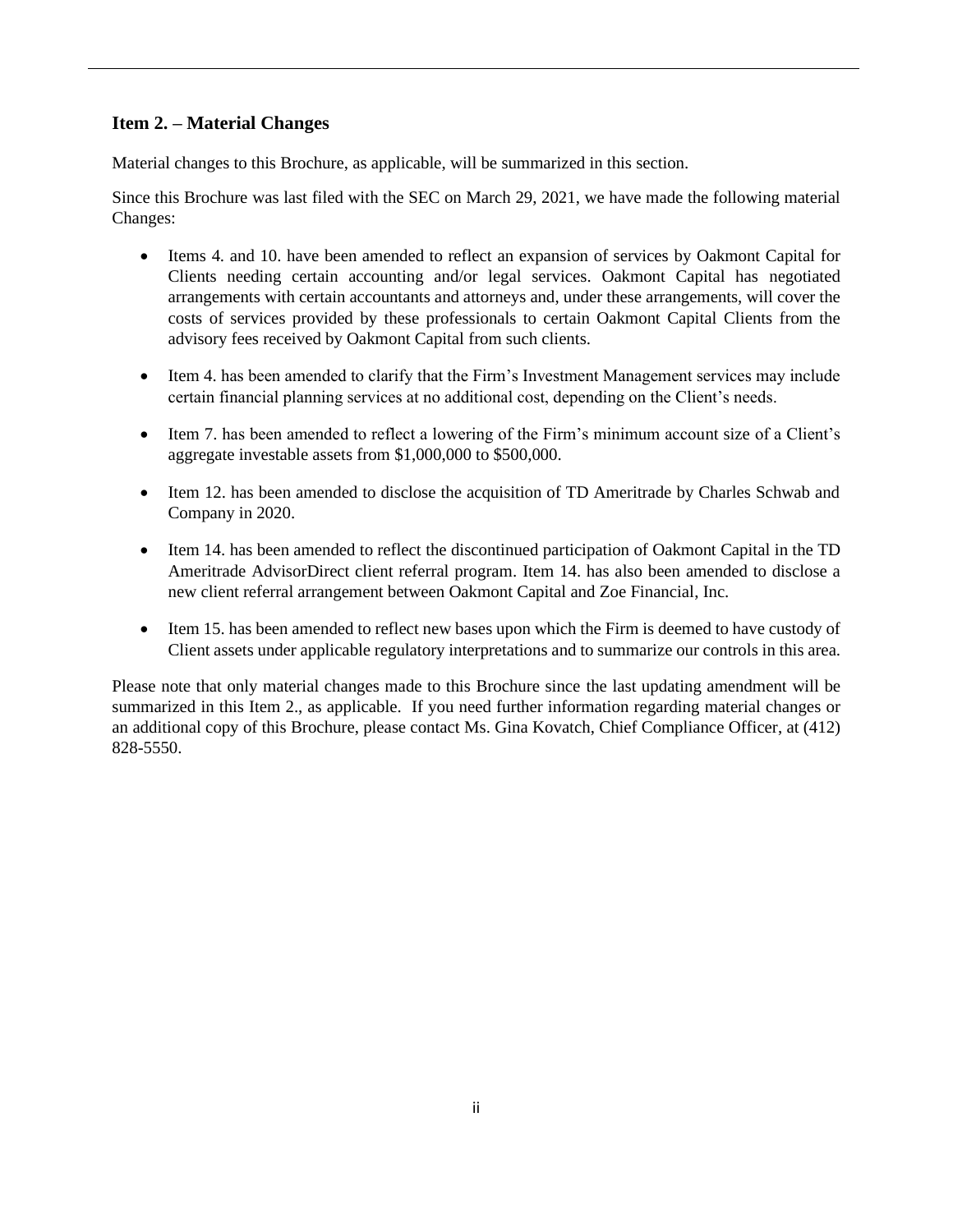# <span id="page-2-0"></span>**Item 3. - Table of Contents**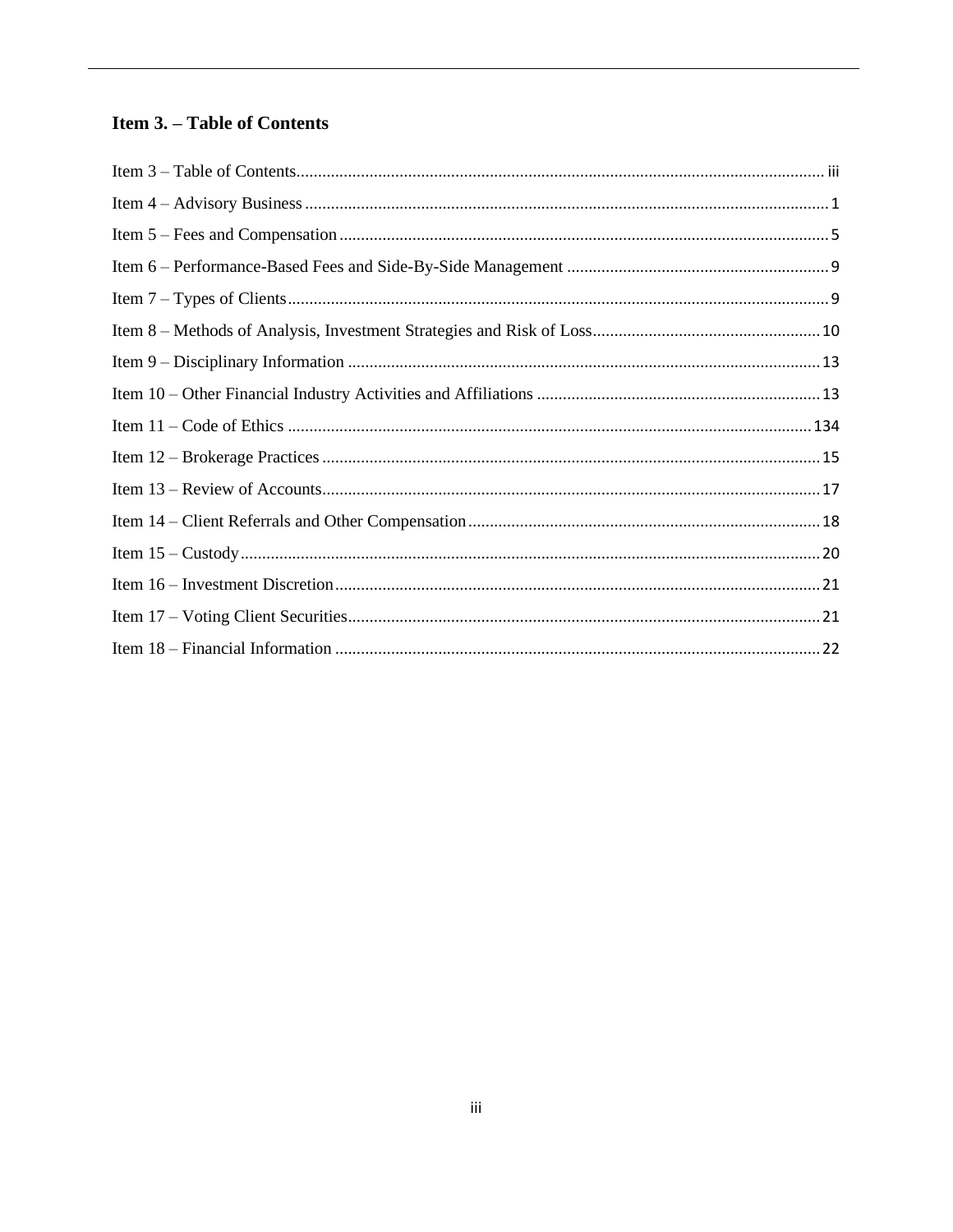### <span id="page-3-0"></span>**Item 4. – Advisory Business**

Oakmont Capital was founded in 2002 and is a limited liability company organized under the laws of the Commonwealth of Pennsylvania.

The Firm and its representatives offer four primary services to individuals and institutions:

- (1) Investment Management
- (2) Institutional Consulting
- (3) Family Office
- (4) Private Investment Fund

#### **Investment Management**

When acting as an Investment Manager, Oakmont Capital renders investment advisory services to Clients on an independent and collegial basis with its actions and investment decisions being governed by the investment objectives of the Client and the terms and conditions agreed to in the Investment Management Agreement. The discretionary trading authority of Oakmont Capital includes, but is not limited to, the buying and selling of individual securities, the re-investment of earnings, dividends, and interest, and the investment of cash balances. Other than the withdrawal of the investment advisory fee as described in Item 5. of this disclosure, Oakmont Capital does not have the discretion or authority to withdrawal, possess, or contribute additional assets to a Client's investment account. When implementing an investment strategy, Oakmont Capital attempts to meet the risk and return objectives of a Client, however success is not guaranteed. Clients should be aware that all forms of investing have the potential for loss, including the initial principal amount.

Client investment objectives, capital market assumptions, and portfolio size help determine the investment strategy design. Typically, both active<sup>1</sup> and passive<sup>2</sup> investment styles are considered in the process. Depending on Client preferences, portfolios can be managed in relation to a blended benchmark, a specific return level, or expected level of inflation.

When appropriate, an Investment Policy Statement ("IPS") is drafted to help guide the investment process and relationship expectations. It typically outlines the portfolio constraints, liquidity considerations, and performance standards. It is considered a "living" document and can be updated to accommodate changes that affect how the portfolio is managed. A properly written IPS can provide an effective framework for making prudent investment decisions. Clients are encouraged to notify Oakmont Capital promptly regarding any material changes to their financial circumstances and/or investment preferences. These changes, when appropriate, can be incorporated by the amending the IPS.

Depending on Client needs, Oakmont Capital may also provide financial planning as an additional service to Investment Management Clients at no additional cost. In general, the financial plan will address any or all of the following areas: personal finances, business considerations, debt management, education planning, tax and cash flow considerations, death and disability planning, retirement planning, and

 $<sup>1</sup>$  An active investment strategy involves ongoing trading with the goal of outperforming an index or target return.</sup>

<sup>&</sup>lt;sup>2</sup> A passive investment strategy tracks market weighted indexes/portfolios with limited trading.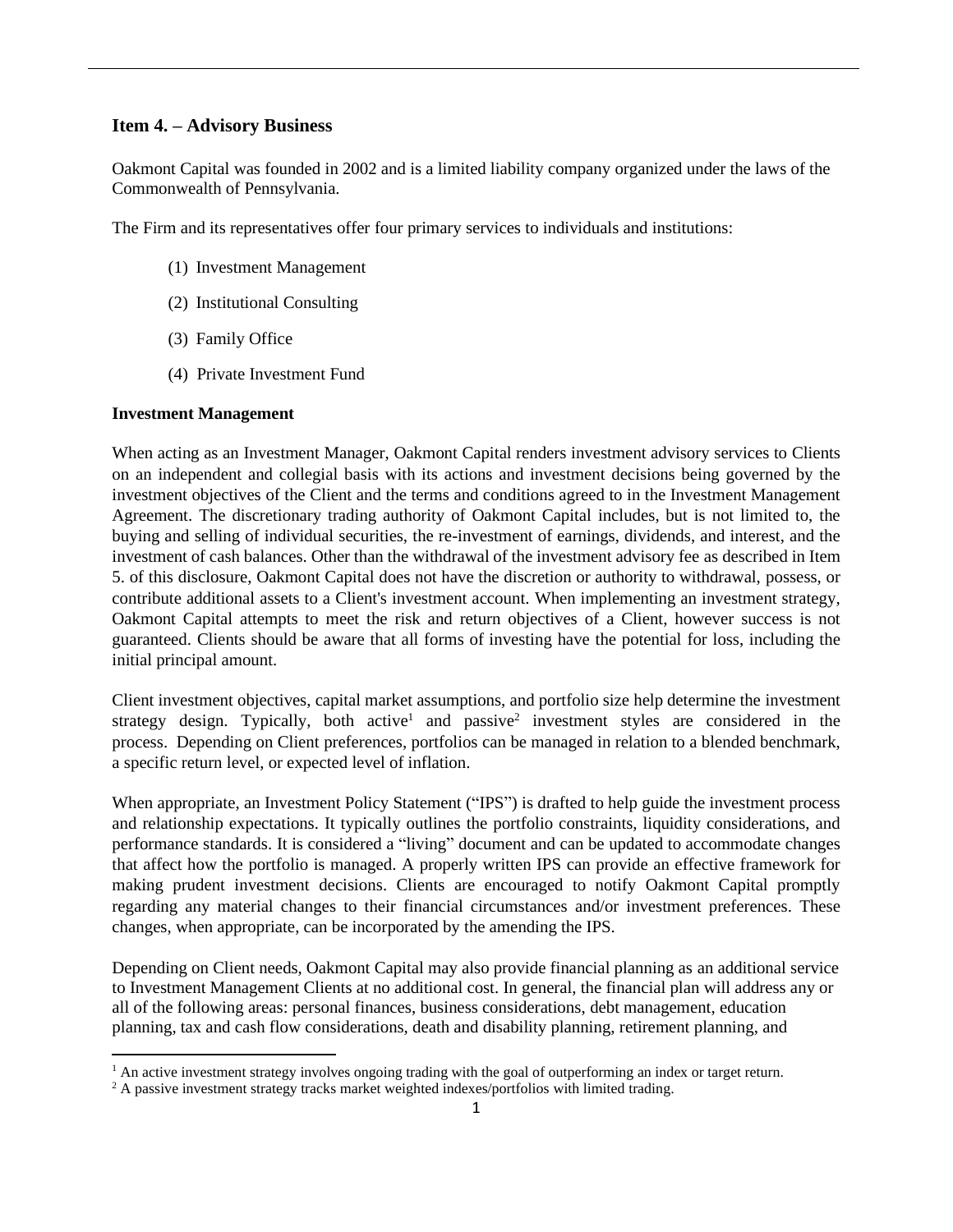### investments.

To prepare a financial plan, Oakmont Capital will gather information through various document reviews and personal Client discussions that help identify current financial status, future objectives, and disposition towards risk. Once the information is gathered, a written financial plan is prepared. If the Client chooses to implement recommendations contained in the plan, he/she is encouraged to work closely with his/her attorney, accountant, insurance agent, and/or other professionals to implement. The implementation of the plan is at the sole discretion of the Client

# **Institutional Consulting**

Oakmont Capital offers consulting services to institutions, families, and retirement plans through a Consulting Agreement. The services include, but are not limited to:

- Advice on fiduciary policies, procedures, and objectives
- Modeling in the pursuit of an optimal asset allocation strategy
- Draft and monitoring of an Investment Policy Statement
- **•** Discretionary re-balancing of the portfolio
- Return pattern management and hedging programs
- Consolidated performance reporting
- Due diligence and fee negotiations of service providers
- Topic specific research (real estate, private equity, hedge funds, etc.)
- **•** Trustee training and education.

When Oakmont Capital provides consulting services to retirement plans or similar investment programs, the appropriate plan fiduciary designated in the plan documents (e.g., the plan sponsor or named fiduciary) will (i) make the decision to retain Oakmont Capital; (ii) agree to the scope of the services that Oakmont Capital will provide; and (iii) in the absence of any discretionary arrangements, make the ultimate decision as to accept any of the recommendations that Oakmont Capital provides. The plan fiduciaries or trustees are free to seek independent advice about the appropriateness of any recommended action or service.

The Client or Oakmont Capital is entitled to terminate the Consulting agreement at any time with written notification. The other party will consider the termination effective upon receipt of the written notification.

# **Family Office**

Oakmont Capital assists families in developing investment programs to meet the wealth needs of both current and future generations while accommodating the existing business and philanthropic initiatives of the family. In many instances, Oakmont Capital acts as the Chief Investment Officer and collaboratively integrates investment advisory services into the accounting, legal, and financing infrastructure of the family. When appropriate, the use of both public and private securities are incorporated in the portfolio design process.

The Family Office services offered by Oakmont Capital are customizable and are governed through an Investment Management or Consulting Agreement. This agreement can be terminated at any time with written notification. The other party will consider the termination effective upon receipt of the written notification.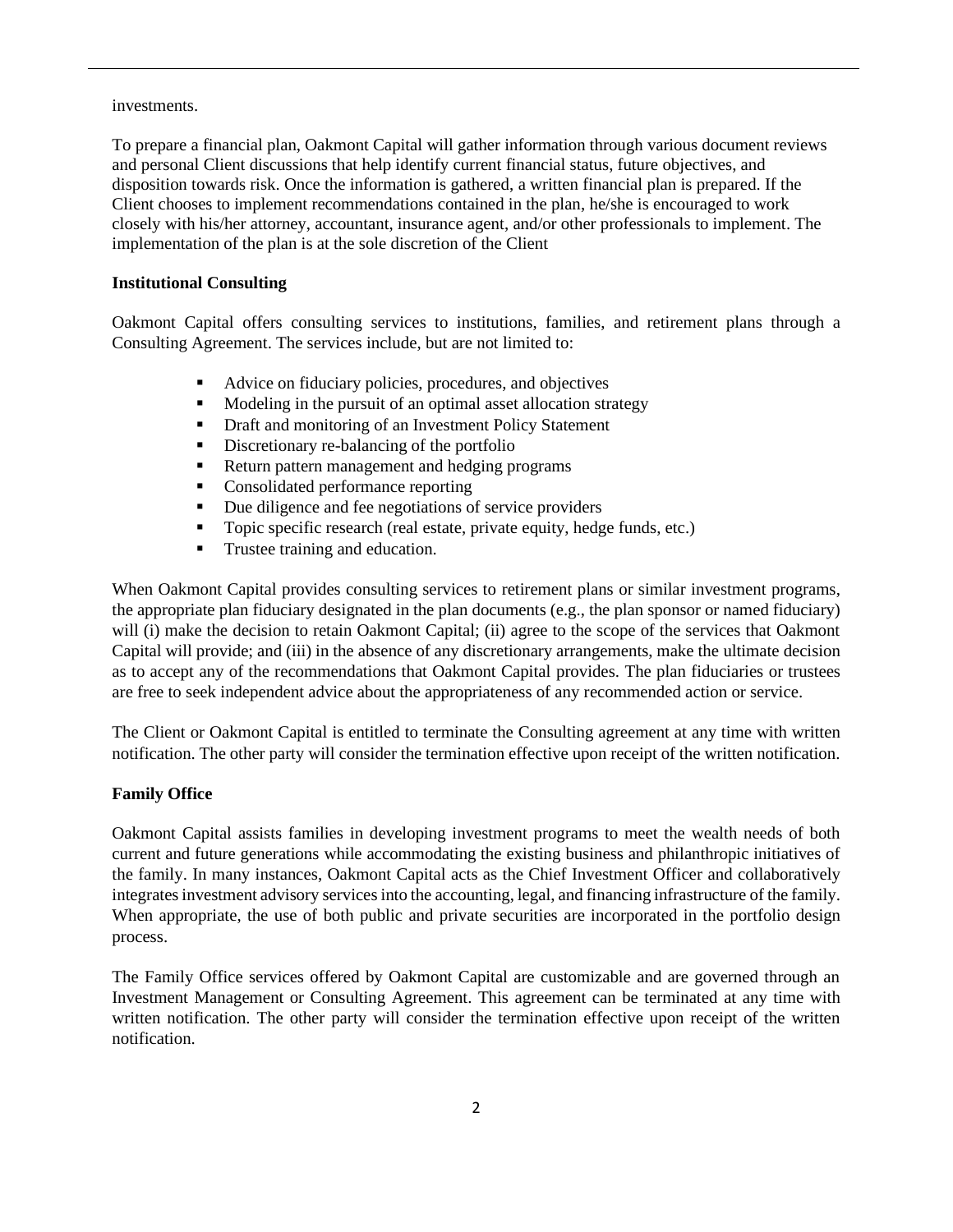### **Private Investment Fund Advisor**

Oakmont Capital is the General Partner of the Oakmont Opportunity Fund, LP ("the Opportunity Fund" or "the Fund"). The Fund is a private investment partnership formed in the Commonwealth of Pennsylvania. Oakmont Capital is the sole General Partner and investment advisor to the Fund. Oakmont Capital restricts investments in the Fund to "accredited investors" as defined by Regulation D under the Securities Act of 1933 as well as "qualified clients" as defined by the Investment Advisers Act of 1940 ("Act"). The Fund is currently in the process of winding down and is no longer offered to otherwise eligible investors.

The Oakmont Opportunity Fund, LP primary investments include, but are not limited to, private investments, stocks, options, bonds, and exchange-traded funds. However, as outlined in the Partnership's Confidential Offering Memorandum, Oakmont Capital, as the General Partner, has the discretion to pursue and invest in any security or strategy it considers appropriate and in the best interests of the Partnership.

Oakmont Capital previously had received a Management Fee and/or Incentive Allocation for its services in managing and supervising the Fund's investment portfolio. The firm no longer charges a Management Fee to the Fund nor does it earn an Incentive Allocation for its services.

Oakmont Capital, as a General Partner, can sponsor additional Private Partnerships in the future.

# **Attorney and Accounting Firm Arrangements**

Oakmont Capital has negotiated arrangements with certain law firms and accounting firms under which Oakmont Capital has agreed to cover the costs of certain professional services provided by these firms to current Clients. The cost of these services is paid from the advisory fees collected by Oakmont Capital. No Client is obligated to engage these professionals to provide covered legal or accounting services. The opportunity to receive these covered services is generally open to Investment Management, Institutional Consulting, and Family Office Clients with a minimum annual fee paid to Oakmont Capital of \$10,000 or greater. The minimum annual fee required for eligibility is subject to negotiability at Oakmont Capital's discretion.

# **Ownership and Control of Oakmont Capital Management, LLC**

As a limited liability company, Oakmont Capital is owned by two individuals. Mr. Koteski is the acting Managing Member. No other member directly or indirectly controls the Firm. Mr. Koteski acquired the Managing Member title in June 2002 and his CRD # is 2765692. He owns greater than 25% of the outstanding interests in the Firm. The other member has a non-controlling interest and does not participate in the day-to-day operations of the Firm.

# **Types of Investments**

Oakmont Capital will offer advice on various types of investments including, but not limited to, the following:

- Equity securities (exchange-listed, traded over-the-counter, domestic and foreign)
- Exchange traded funds (equity, fixed income, alternative)
- Warrants (domestic or international, public or private)
- Corporate debt securities (investment grade, non-investment grade)
- Commercial paper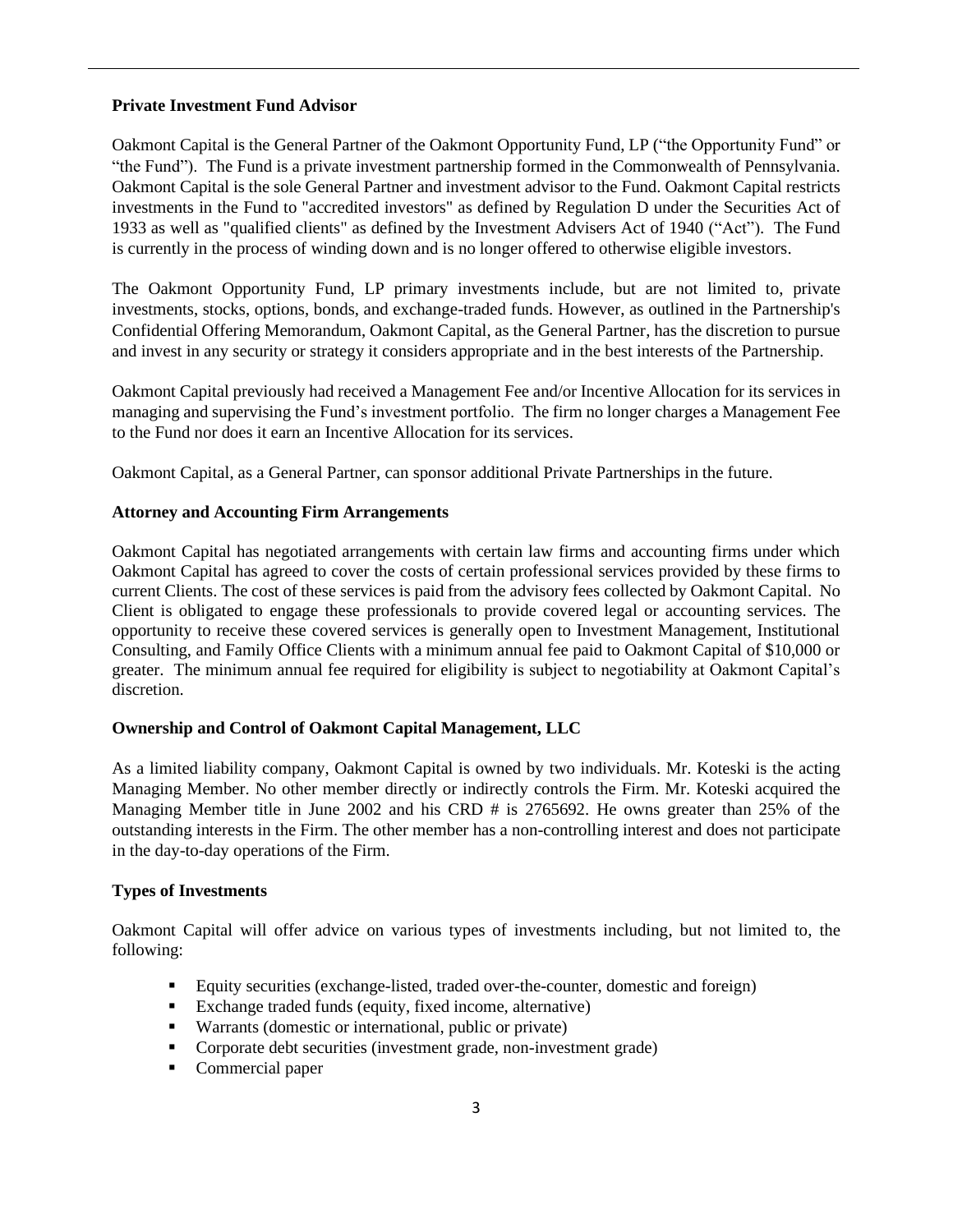- Certificates of deposit of various financial institutions
- Municipal securities (state and local)
- Investment company securities (mutual fund shares, variable annuities)
- Mortgage and asset backed securities
- **•** United States government or agency securities
- Option contracts (on securities, index, and commodities)
- Private investment funds and/or partnerships including venture capital, private equity, hedge funds, real estate, commodity, oil &gas, etc. This advice is in addition to the private investment funds managed by Oakmont Capital.
- Any other type of investment deemed suitable for the Client or held in the Client's portfolio.

Depending on the situation, Oakmont Capital will advise or analyze a security based upon it being a standalone investment and/or part of a diversified or concentrated portfolio.

Clients have the ability to impose restrictions on the type of securities Oakmont Capital is permitted to purchase on their behalf by providing any such restrictions to Oakmont Capital in writing. The Client can add or remove these restrictions as needed or desired.

Oakmont Capital does not participate in any wrap fee programs.

As of December 31, 2021, Oakmont Capital had approximately \$473,365,563 in assets under management, with \$112,070,037 being non-discretionary and \$361,295,526 being discretionary.

### **When Acting as an Advisor to Retirement Plan Participants or Outside Accounts**

Oakmont Capital can advise a participant within a retirement plan. When a Client or prospective Client are separating from service from an employer and are covered by a retirement plan, they are typically presented with four options: (i) leaving their assets with the employer plan, (ii) rolling over the assets into a new employer's plan, (iii) rolling over the assets into an Individual Retirement Account ("IRA"), or (iv) cashing out the account (which could result in tax consequences and/or penalties). Oakmont Capital can recommend that a Client rolls over the assets into an IRA in which Oakmont Capital receives an asset-based fee. Conversely, if a Client or prospective client chooses to leave the assets with their former employer or roll them into a new employer plan, Oakmont Capital does not receive any compensation or the compensation can be lower than if the Client rolls the assets into an IRA managed by Oakmont Capital. Therefore, Oakmont Capital has an economic incentive to encourage a Client or prospective client to rollover the assets into an IRA managed by the Firm. Oakmont Capital considers a variety of factors before recommending a rollover, including but not limited to: available fees and expenses, investment options, penalty-free withdrawals, creditor and judgment protection, employer stock appreciation and required minimum distributions. No Client is under any obligation to rollover plan assets into an IRA or to engage Oakmont Capital.

Clients and prospective clients considering a rollover from a qualified employer sponsored workplace retirement plan ("Employer Retirement Plan") to an IRA, or from an IRA to another IRA, are encouraged to consider and to investigate the advantages and disadvantages of an IRA rollover from their existing plan or IRA, including, but not limited to, factors such as management expenses, transaction expenses, custodial expenses and available investment options.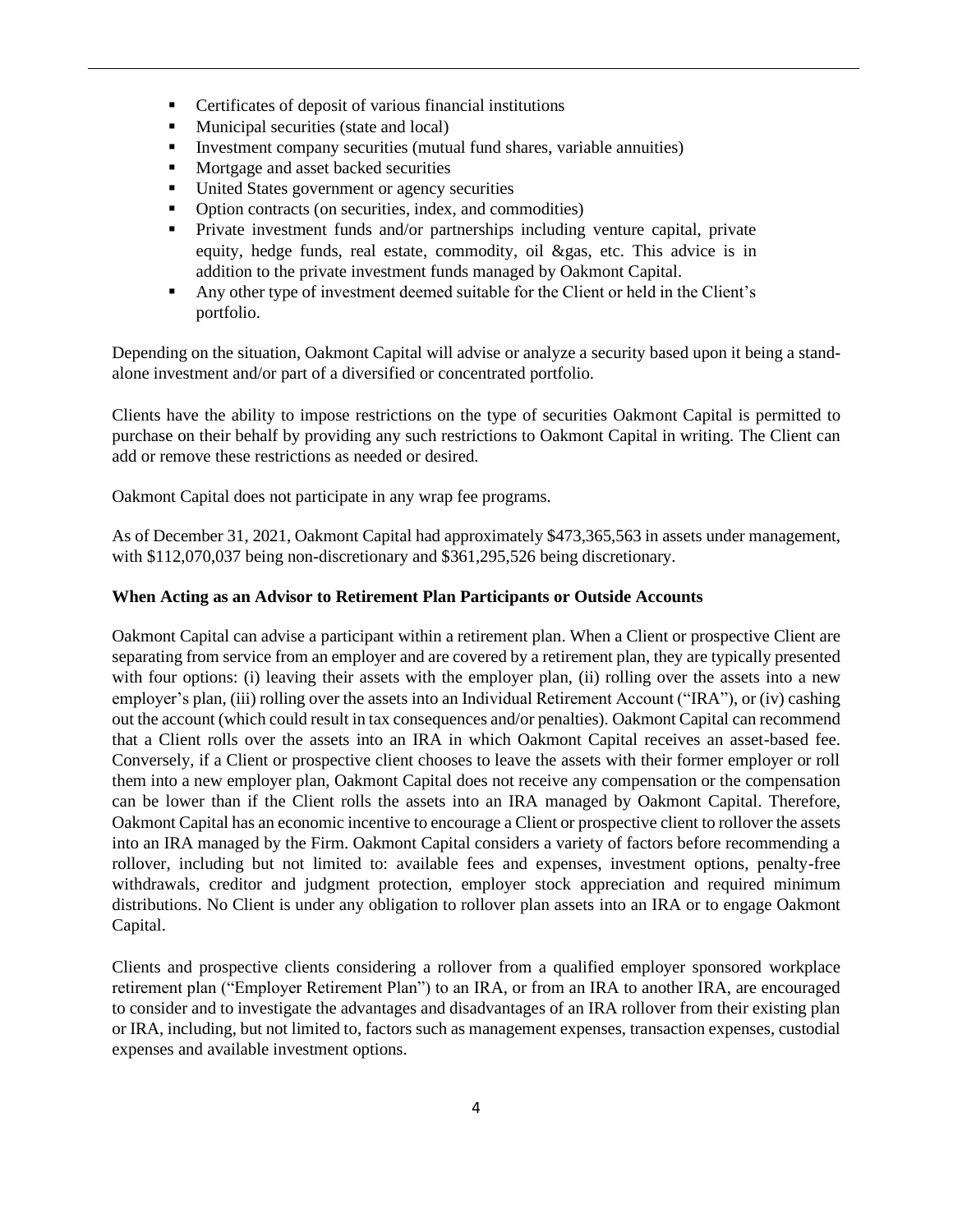Potential alternatives to a rollover may include:

- Leaving the money in your former Employer Retirement Plan, if permitted;
- Rolling over the assets to your employer's plan, if one is available and if rollovers are permitted;
- Rolling over Employer Retirement Plan assets into an IRA; or
- Cashing out (or distribute) the Employer Retirement Plan assets and paying the taxes due.

Pursuant to Department of Labor regulations, Oakmont Capital is required to acknowledge in writing its fiduciary status under Section 3(21) of the Employee Retirement Income Security Act of 1974, as amended ("ERISA") and Section 4975 of the Internal Revenue Code of 1986, as amended (the "Code"), as applicable.

When Oakmont Capital provides investment advice to a Client regarding a retirement plan account or IRA, the Firm and its representatives are a fiduciary within the meaning of Title I of the Employee Retirement Income Security Act and/or the Internal Revenue Code, as applicable, which are laws governing retirement accounts.

If a Client account is maintained on behalf of or in connection with a retirement plan ("**Plan**") subject to the Employee Retirement Income Security Act of 1974, as amended ("**ERISA**"), or similar government regulation, pursuant to which Client has sole authority to direct the investment thereof, Client acknowledges and understands that the investment discretion of Oakmont Capital will be limited to the investment alternatives provided by the Plan and that Oakmont Capital will have no duty, responsibility, or liability for Plan assets that are not included in the Client account. Client also agrees to furnish Oakmont Capital with a copy of the documents governing the Plan upon request. In the event that the Plan sponsor or custodian will not permit Oakmont Capital direct access, Client will provide Oakmont Capital with the password and/or log-in information to effect any transactions in the individual account of the Client pertaining to such Plan. Oakmont Capital may only accept a Client's password and/or log-in information when such information does not permit access to the assets of the account, including the ability to transfer funds out of the account, the ability to request a loan or withdrawal, or to change the address of record on the account. The provision of such information shall constitute authorization by Client to access the individual account of the Client with such Plan. Client further acknowledges and understands that Oakmont Capital will not receive any communication from the Plan sponsor or custodian, and it shall remain the exclusive obligation of the Client to notify Oakmont Capital of any changes or restrictions pertaining to the individual account of the Client.

### <span id="page-7-0"></span>**Item 5. – Fees and Compensation**

#### **Separate Account Fees**

For rendering investment advisory services through its Separate Account practice, Oakmont Capital earns an annual investment advisory fee. This fee, paid quarterly in arrears, is determined by the following annual fee schedule and breakpoints:

> 1.00% on first \$3,000,000 of Client assets; 0.85% on next \$3,000,000 of Client assets; 0.70% on Client assets over \$6,000,000.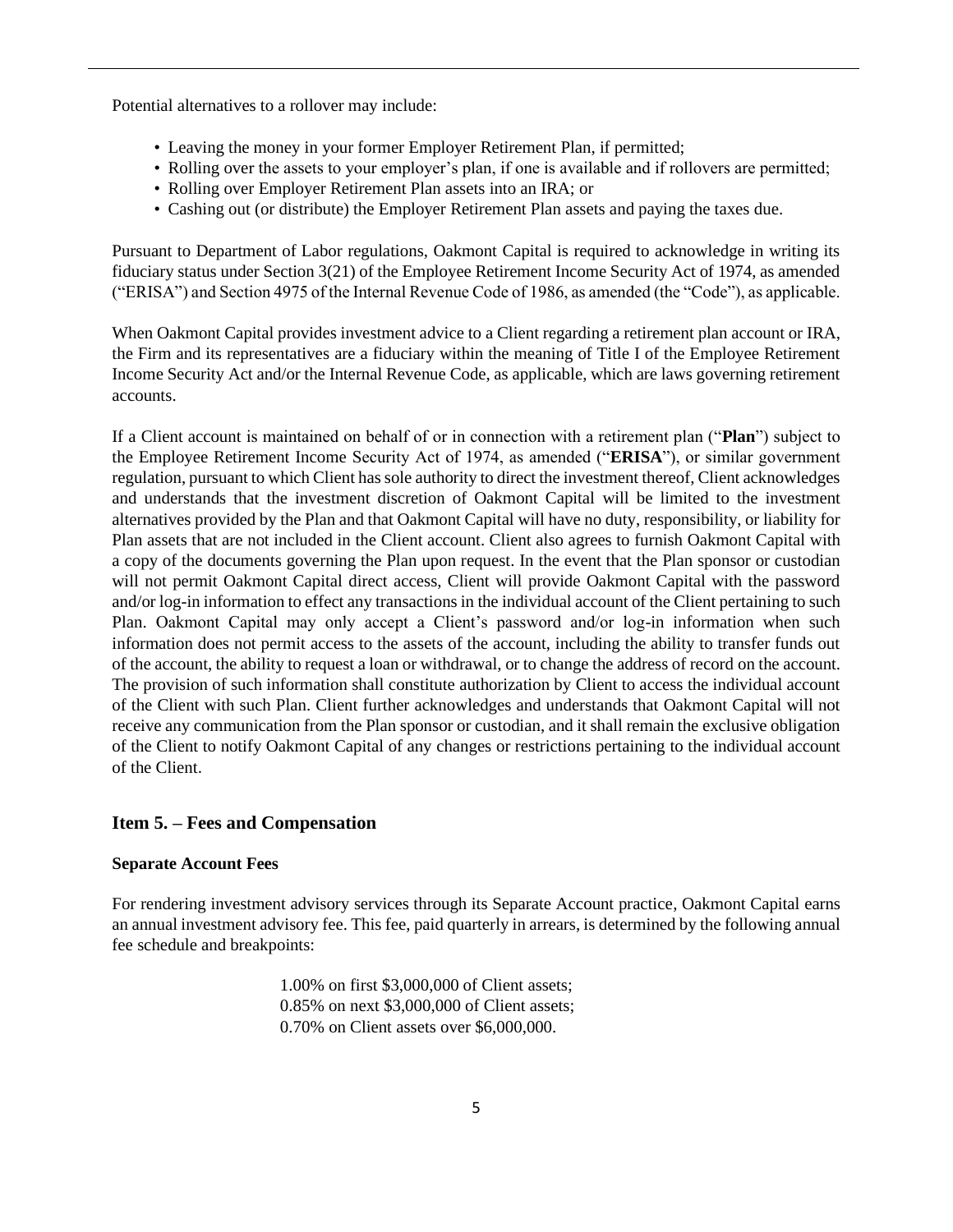The dollar value of the quarterly payment amount is based upon the market value (or fair market value in the absence of market value) of assets in the Investment Account at the conclusion of the calendar quarter, multiplied by one fourth of the annual fee percentage as indicated in the fee schedule above. The market value used by Oakmont Capital in calculating the investment advisory fee can vary from the market value reported by the custodian(s) due to the timing differences of dividends, interests, and/or other distributions and proceeds.

The custodian of the Client's account(s), upon instruction from of Oakmont Capital, will directly withdraw this quarterly fee from the custodial account(s) unless the Client elects an alternate payment arrangement. The above fee schedule can be amended by Oakmont Capital at its discretion.

When the Investment Account contains a private partnership or privately-issued security, Oakmont Capital will record and maintain the initial amount invested (cost) as its value. Oakmont Capital will increase or decrease this value when written notification is given by the private security sponsor or from the Client indicating the value has changed, including contributions and withdrawals. Absent written notification, the value of the security will remain static for an extended period of time. For privately-issued securities with few or no market inputs or comparisons from which to assess its value, or for which a valuation cannot be reasonably determined, Oakmont Capital, with the client's consent and agreement, will charge a flat fee with respect to advisory services provided regarding the security, rather than based its fee on a percentage of the security's valuation.

Either the Client or Oakmont Capital can terminate the Investment Management Agreement at any time with written notice to the other party.

Oakmont Capital has the discretion to prorate the quarterly fee if the opening contribution, relationship termination, or a withdrawal/contribution is made after the commencement of a quarter. The proration is based upon the total days in the quarter relative to when the contribution and/or withdraws take place. In determining such fees, Oakmont Capital can aggregate withdraws against aggregate contributions.

When multiple custodial or brokerage accounts comprise the Client's investment account, Oakmont Capital, unless directed by the Client in writing, will have sole discretion in determining the custodial account or accounts in which the investment advisory fee is withdrawn. As a result, Oakmont Capital has the authority to direct the custodian to withdraw the total investment advisory fee from a single account or from a combination of multiple accounts.

As an alternative to the fee structure described above, a "fixed fee" arrangement is available for clients. The fixed fee and payment arrangements are negotiable and range between \$500 and \$150,000 per annum. In determining the fixed fee, Oakmont Capital takes into account such items as the total market value of the Client's assets, professional time required to manage the Investment Account, and Client reporting needs. The fixed fee is payable in arrears by invoice on an annual or quarterly basis. The Client, through written authorization, can permit the custodian to pay Oakmont Capital's fee directly. However, this fee is not paid to Oakmont Capital prior to providing investment advisory services, and the amount and timing of the fixed fee is negotiable.

The Client or Oakmont Capital can terminate the fixed fee relationship at any time by written notification. The other party will consider the relationship terminated effective upon the receipt of the written notification.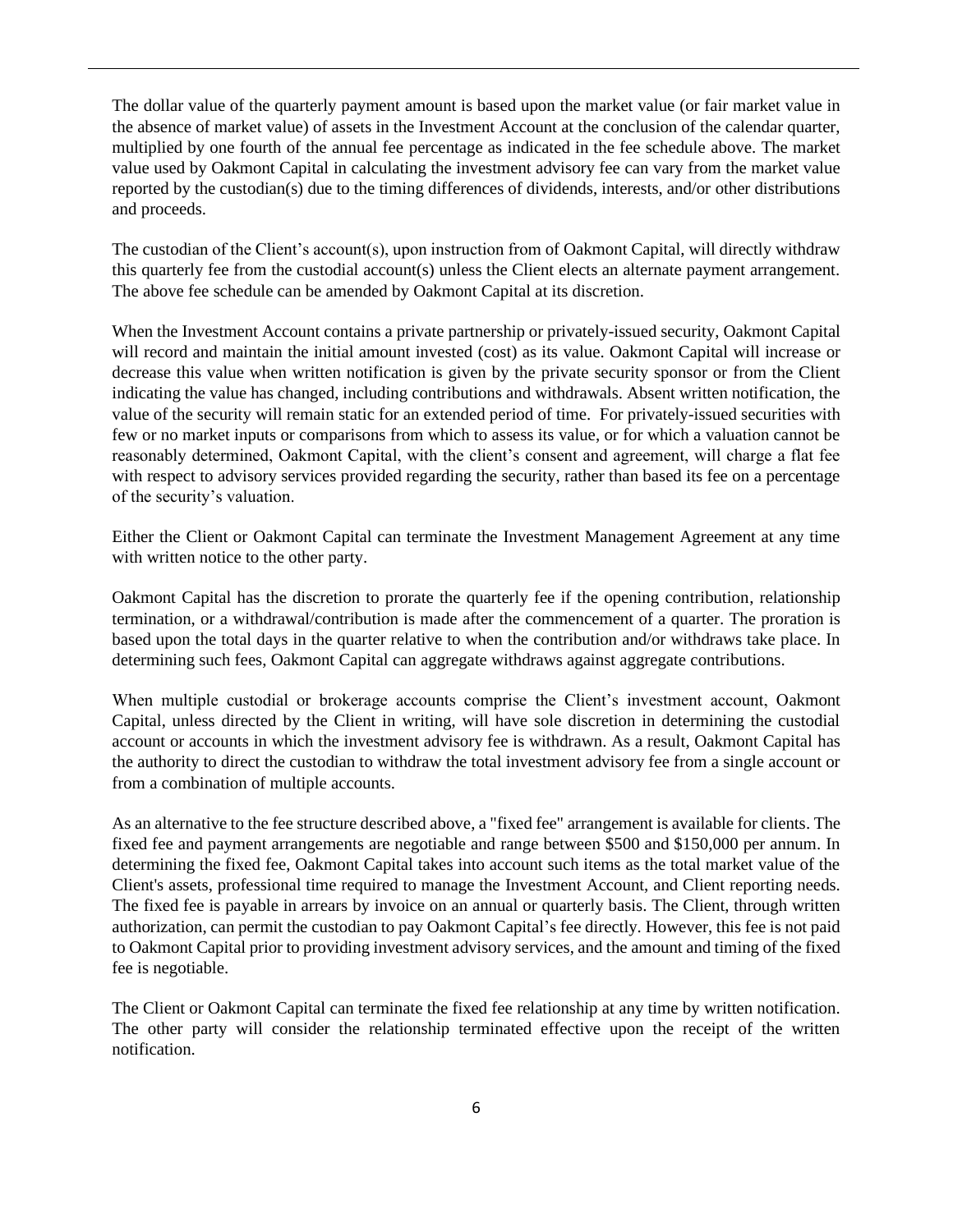"Qualified Clients," as defined by the Investment Advisers Act of 1940, have the option of entering into an "incentive fee" arrangement with Oakmont Capital. For rendering investment advisory services pursuant to the Investment Management Agreement, Oakmont Capital receives a range of 0 - 30% of the positive capital appreciation of the Client's investment account for a given calendar year after all trading and administrative costs have been deducted. This fee is calculated based upon the year ending market value of the Client's investment account versus the year beginning market value of the Client's investment account, adjusted for all contributions and withdrawals. The incentive fee is deducted from the Client's investment account in the first quarter of the succeeding calendar year. If there is no or negative capital appreciation in the Client's investment account for the calendar year, an incentive fee is not collected. All year ending and beginning market values are determined by the custodian of the Client's account(s).

The incentive fee can motivate Oakmont Capital to make riskier or more speculative investments than would be the case absent the incentive fee. If the relationship between Oakmont Capital and the Client is initiated or terminated prior to the end of a calendar year, the incentive fee shall be prorated based upon the value of the investment account assets and the total number of days in the year. The amount and timing of the incentive fee is negotiable and, in some cases, is in addition to the investment advisory fee charged by Oakmont Capital.

# **Institutional Consulting Service Fees**

For providing Consulting Services, Oakmont Capital will use a fee structure based upon whether the Client relationship is project based or ongoing. The fee structure is flexible and customizable depending on each Client's needs and services sought.

### *Project Based Consulting Relationship*

For project-based relationships, Oakmont Capital will charge a flat hourly fee ranging from \$100 to \$500 or a fixed fee ranging from \$500 to \$150,000 per project. These fees are negotiable and determined based upon the complexity of the project, the time associated with completing the project, and the number of Oakmont Capital representatives assigned to it. Typically, the fee will cover all travel expenses and administrative costs associated with the project. The fee will also be paid at the completion of the project via invoice by the Client. If the project is scheduled to exist over multiple quarters, interim fees can be charged quarterly and netted against the total fee of the project. The quarterly fee is determined by the total value of the project divided by the number of quarters in which the project will exist.

### *Ongoing Consulting Relationship*

For ongoing non-project-based relationships, Oakmont Capital will charge a fixed annual fee ranging from \$500 to \$150,000 or an asset-based fee ranging from 3 to 100 basis points. Both fee structures are negotiable and determined by the complexity of the relationship, the amount of Oakmont Capital resources required, and the time associated with it.

The negotiated fixed fee is paid quarterly in arrears and the amount is determined by multiplying the annual fee by 1/4. Typically, the fee will cover all travel expenses and administrative costs associated with the relationship. If the relationship is terminated prior to quarter end, the fee is prorated based upon the total number of days in the quarter and the day in which the termination occurs.

The asset-based fee is paid quarterly in arrears and the amount is based upon the market value of assets Oakmont Capital is consulting on at the conclusion of the calendar quarter, multiplied by one fourth of the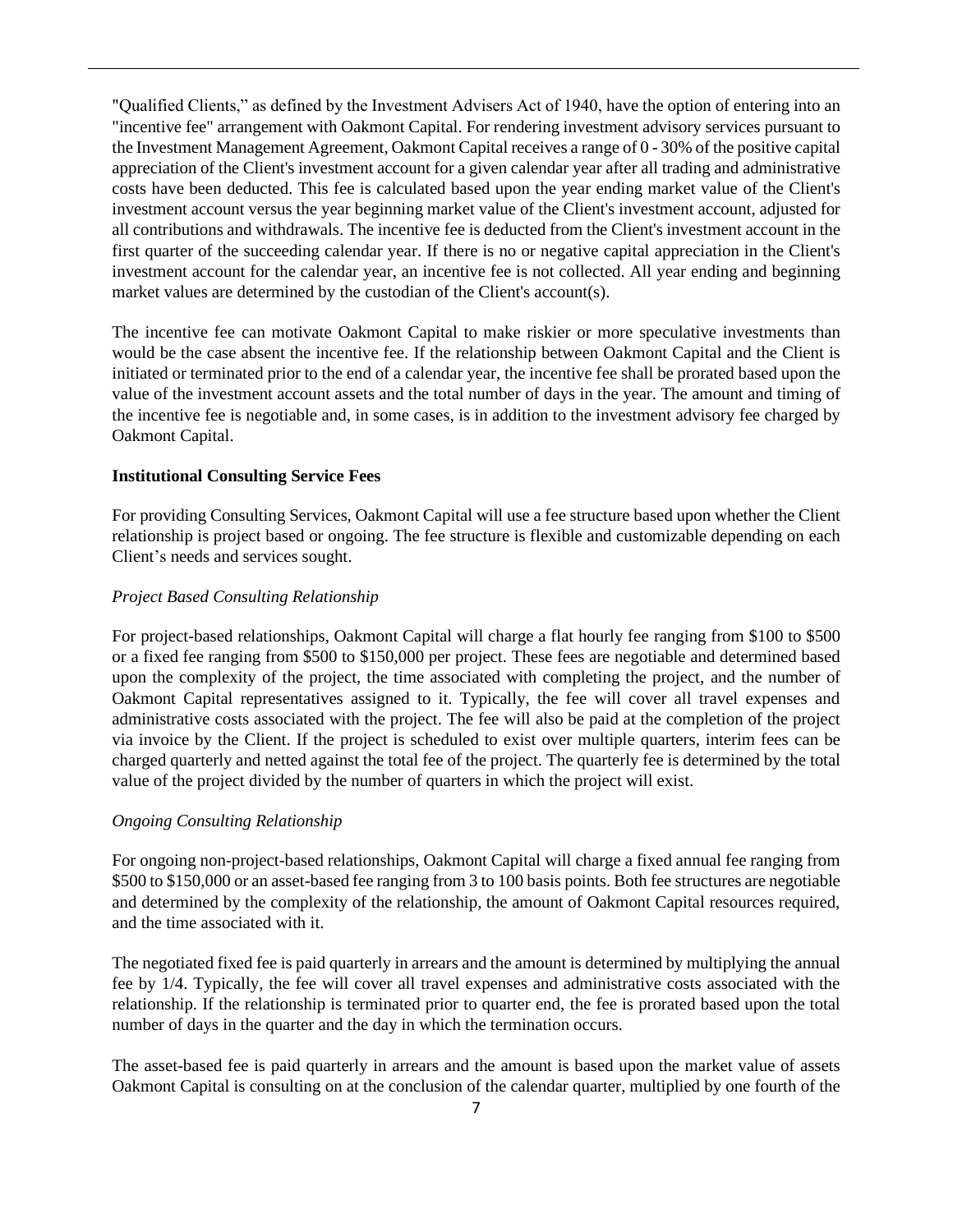annual basis point fee (3 to 100 basis points). The market value used by Oakmont Capital in calculating the investment advisory fee can vary from the market value reported by the custodian(s) due to the timing differences of dividends, interests, and/or other distributions and proceeds. If the relationship is terminated prior to quarter end, the fee is prorated based upon the total number of days in the quarter and the day in which the termination occurs. Oakmont Capital has the discretion to prorate mid-quarter withdrawals and contributions in determining the quarter-end market value. The proration is based upon the total days in the quarter relative to when the contribution and/or withdraw takes place.

Oakmont Capital or the Client can terminate the consulting agreement at any time with written notification. The other party will consider the termination effective upon receipt of the written notification.

#### **Private Investment Fund Fees**

Oakmont Capital is the General Partner of the Oakmont Opportunity Fund, LP (the "Fund"). The Fund is a private investment partnership formed in the Commonwealth of Pennsylvania. Oakmont Capital is the sole General Partner and investment advisor to the Fund.

Oakmont Capital had restricted investments in the Fund to "accredited investors" as defined by Regulation D under the Securities Act of 1933 as well as "qualified clients" as defined by the Act. The Fund is currently closed to new investors.

#### *Management Fee*

Oakmont Capital no longer charges a management fee to the Opportunity Fund but has done so in the past in accordance with the Fund's governing documents.

#### *Incentive Allocation*

Oakmont Capital no longer receives an incentive allocation from the Opportunity Fund but has done so in the past in accordance with the Fund's governing documents.

#### **General Fee Notice**

Oakmont Capital will review the accounts of affiliated entities or households for aggregation considerations for the purpose of meeting fee breakpoints. For example, this can occur when the Firm services accounts on behalf of minor children of current Clients, individual and joint accounts of spouses, and affiliated portfolios of the same entity.

The investment advisory fees charged by Oakmont Capital are exclusive of brokerage commissions, transaction fees, and other related costs imposed by custodians, brokers, and third-party investment product providers. These fees will be incurred by the Client and can also include custodial fees, deferred sales charges, odd-lot differentials, transfer taxes, wire transfer fees, and domestic/foreign taxes on brokerage accounts and securities transactions. Such fees and commissions are exclusive of and in addition to the fees charged by Oakmont Capital. Oakmont Capital will not receive any portion of these fees.

Furthermore, advice offered by Oakmont Capital can involve pooled investments including, but not limited to, mutual funds, real estate investment trusts, unitized investment trusts, exchange traded funds, master limited partnerships, and closed end mutual funds. Clients are hereby advised that all fees paid to Oakmont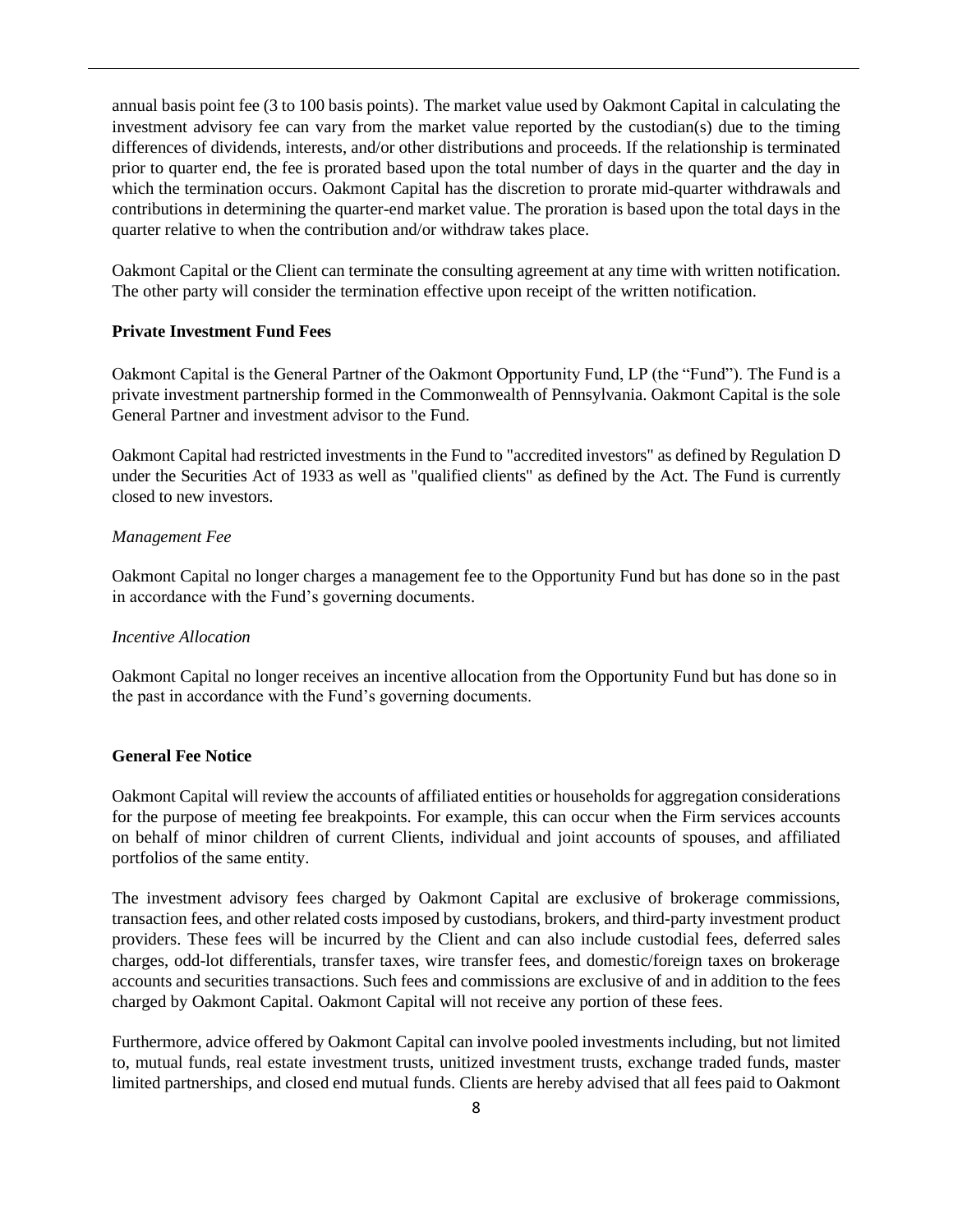Capital for investment advisory services are separate and distinct from the fees and expenses charged by such pooled investments (described in each fund's prospectus) to their shareholders. These fees will generally include a management fee and fund expenses. Additionally, transaction charges are a likelihood with the purchase and/or sale of a security. Oakmont Capital does not share in any portion of these charges or fees. To fully understand the total amount of fees paid, the Client should review all fees associated with the pooled investments, Oakmont Capital, and other service providers.

#### **Changes to the Investment Management Agreement**

Changes to the Investment Management Agreement, including the fee schedule outlined in this item, can be made by Oakmont Capital upon delivery to the Client of a written notice of such changes at least 30 days in advance of the effective date of any such change.

### <span id="page-11-0"></span>**Item 6. – Performance-Based Fees and Side-By-Side Management**

As disclosed above, Oakmont Capital previously had received an incentive allocation from the Oakmont Opportunity Fund, LLC. An incentive allocation is a form of performance-based fee. The firm no longer receives an incentive allocation from the Fund.

While Oakmont Capital currently does not charge a performance-based fee to any Client, it may enter into such fee arrangements with Clients in the future. Performance-based fees are subject to an individualized negotiation with such Client. Oakmont Capital will structure any performance or incentive fee arrangement only with "qualified clients" as defined by the Act. Performance based fee arrangements can create an incentive for Oakmont Capital to facilitate investments that are considered riskier or more speculative than those under a different fee arrangement. Such fee arrangements also create an incentive to favor higher fee paying accounts over other accounts in the allocation of investment opportunities. When performance-based and non-performance-based Client investment accounts are being managed under the same investment strategy, Oakmont Capital will treat clients fairly by equally allocating trades to such accounts as a percentage of total market value. This prevents a conflict from influencing the allocation of investment opportunities among clients.

# <span id="page-11-1"></span>**Item 7. – Types of Clients**

Oakmont Capital Management, LLC offers investment advisory services to families, individuals, trusts, estates, charitable organizations, pension and profit sharing plans, corporations and other business entities, as well as, pooled investment vehicles. The minimum account size Oakmont Capital will accept in aggregate investable assets is \$500,000. However, at the discretion of Oakmont Capital, smaller accounts and/or relationships can be accepted.

### **Conditions for Managing Accounts**

Clients who are charged performance-based fees are required to be "qualified clients" having at least \$1 million under management with Oakmont Capital or more than \$2,100,000 in net worth. The minimum investment amount for the Oakmont Opportunity Fund was \$50,000. However, the amount was negotiable at the discretion of Oakmont Capital. The Fund is currently in the process of winding down and is no longer offered to otherwise eligible investors.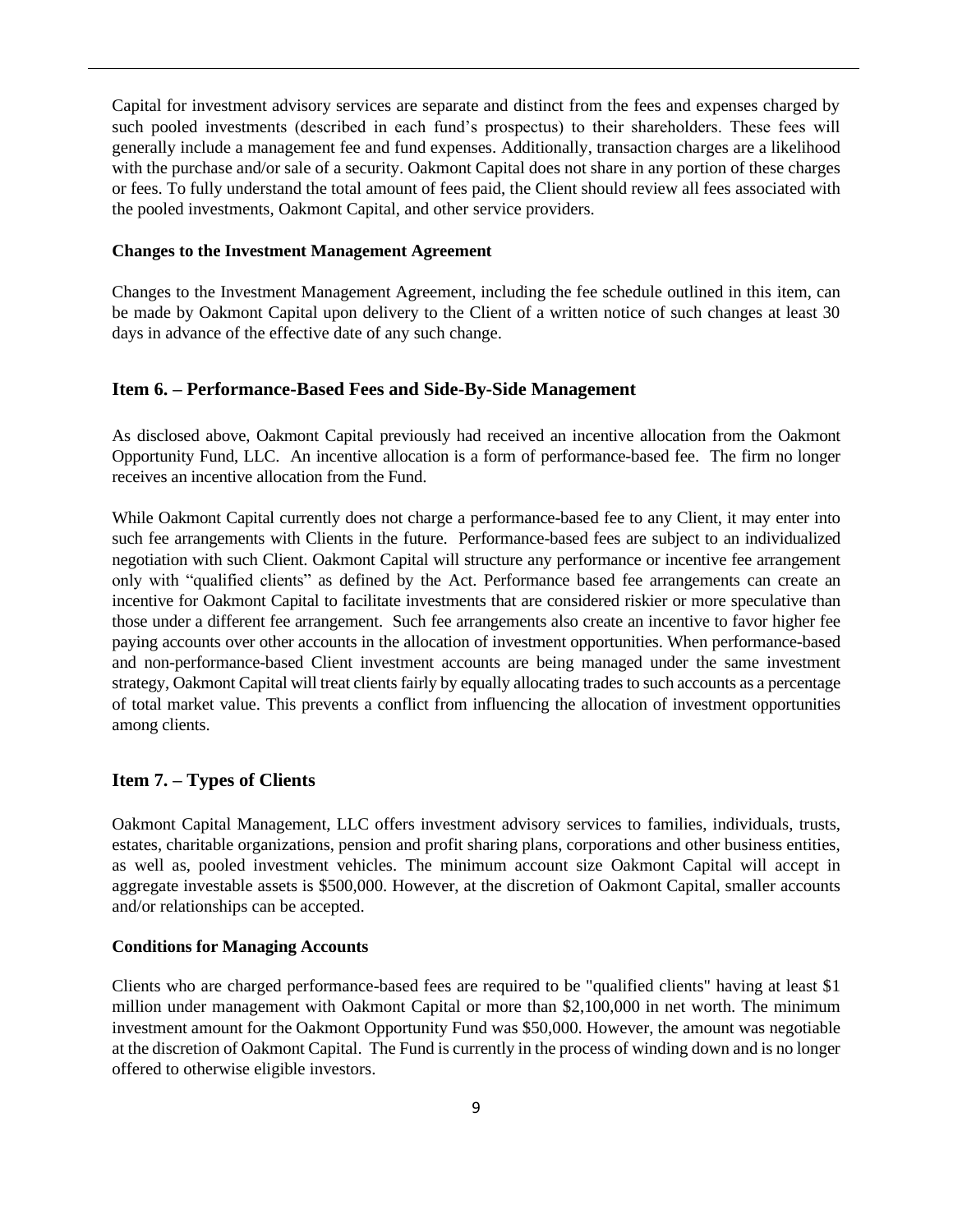### <span id="page-12-0"></span>**Item 8. – Methods of Analysis, Investment Strategies and Risk of Loss**

Investment strategies implemented by Oakmont Capital can be customized, part of a model strategy (implemented for multiple Clients), or a combination of both. Oakmont Capital will make this determination based upon discussions with the Client and the amount of investable assets the Client is placing under the discretion of Oakmont Capital. The instruments used to implement these strategies are identified in Item 4. – Types of Investments.

When performing security analysis, Oakmont Capital will use a variety of techniques including fundamental, technical, and relative value analysis.

Fundamental analysis is based upon public financial and operational information available for a security. This includes, but is not limited to, such items as debt levels, earnings capabilities, management experience, free cash flow level, yield maintenance, and historical/projected growth. Oakmont Capital can use such measures to determine if a security is under or over-valued. Fundamental analysis, however, does not attempt to anticipate market movements. This presents a potential risk as the price of a security can move up or down along with the overall market regardless of the economic and financial factors considered in evaluating the stock.

Oakmont Capital, in certain cases, will also use technical analysis to compare historical volume and price movements of a security to its present day valuation or moving average. Examples of such measures include, but are not limited to, 52-week price levels, volatility of price movements, up and down volume levels, graphical charts, and the identification of support and resistance levels. These measures can help determine trends which might indicate future price movements of a security. Technical analysis does not consider the underlying financial condition of a company. This presents certain risks in that a poorly managed or financially unsound company has the potential to underperform regardless of market movement.

Relative value analysis allows Oakmont Capital to determine the value of a specific security in relation to other securities and market proxies with similar characteristics. Such measures include, but are not limited to, price-to-earnings<sup>3</sup>, price-to-book<sup>4</sup>, debt-to-equity<sup>5</sup>, price-to-sales<sup>6</sup>, return on assets<sup>7</sup>, return on equity<sup>8</sup>, free cash flow-to-equity<sup>9</sup>, and interest coverage ratios<sup>10</sup>. Oakmont Capital will use such measures to determine if a security is under or over-valued relative to another security or market.

Oakmont Capital can use a variety of information sources when conducting its analyses. These sources include security filings, broker's quotes, industry news, and security databases. In some situations, the

<sup>&</sup>lt;sup>3</sup> Also known as a "P/E Ratio". It is a ratio measuring a company's current share price relative to the company's earnings per share.

<sup>&</sup>lt;sup>4</sup> A financial ratio used to compare a company's current market price to its book value, evaluating how the company is valued by comparison of the price of outstanding shares to the net assets of the company.

<sup>&</sup>lt;sup>5</sup> A financial ratio indicating the relative proportion of shareholder equity and debt used to finance a company's assets.

<sup>&</sup>lt;sup>6</sup> A valuation metric for stocks, which compares a company's stock price to its revenues, an indicator of the value placed on each dollar of a company's sales or revenues.

 $7^7$ An indicator of how profitable a company is relative to its total assets.

<sup>&</sup>lt;sup>8</sup> A measure of a company's profitability in relation to the equity or net assets minus liabilities.

<sup>&</sup>lt;sup>9</sup> A measure of how much cash can be distributed to the equity shareholders as dividends or stock buybacks, after all expenses, reinvestments and debt are satisfied.

<sup>&</sup>lt;sup>10</sup> A ratio measuring how many times a company can cover its current interest payment with its available earnings.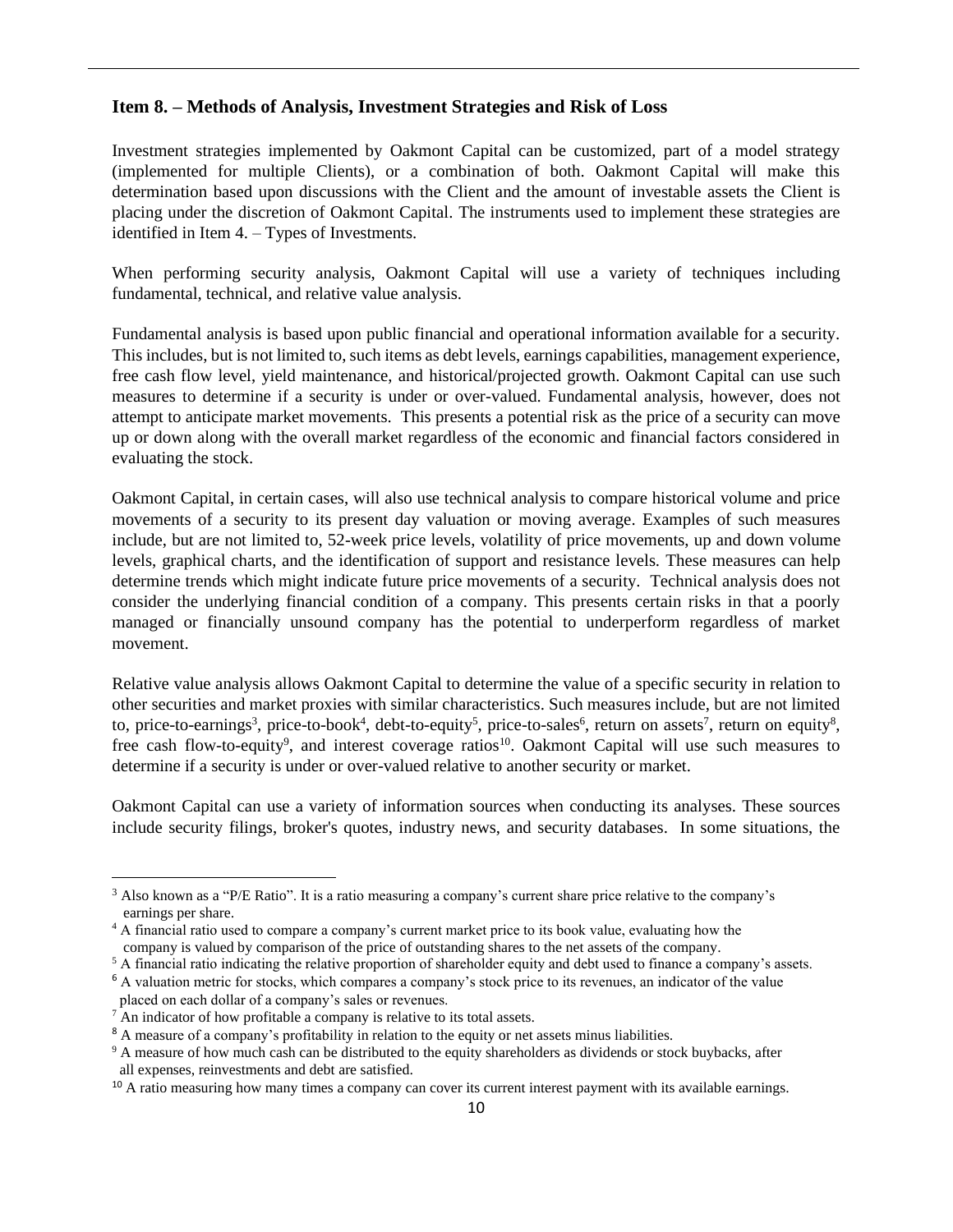information is maintained and/or populated by a third-party. Even though Oakmont Capital believes this information to be accurate and reliable, it cannot be guaranteed to be complete or error free.

When valuing a security and/or formulating an investment strategy, Oakmont Capital makes a variety of assumptions that may not be representative of what will actually happen in the future. Even though these assumptions are made with positive intent, they may misrepresent future events leading to the loss of capital and/or investment account market value.

Depending on market volatility dynamics, Oakmont Capital, at its discretion, will engage in frequent trading over a short period of time. When this occurs, the Client is exposed to transaction costs (e.g. brokerage fees, redemption fees) and tax consequences that are not present when Oakmont Capital is not frequently trading. These transaction and tax costs can lower the return associated with the actual investment and the Client's combined investment account. It is difficult for a Client to determine when Oakmont Capital will enter into to a period of time in which increased trading will occur.

Certain Clients authorize Oakmont Capital to use margin while implementing an investment strategy. The use of margin can increase the possibilities for profit and the risk of loss. Among other factors, the rates at which the Client can borrow along with the performance of the securities purchased on margin will affect the investment return experienced by the Client. Margin borrowing is usually obtained from the Client's broker-dealer and is typically secured by the account in which the Client's securities are held. Under certain circumstances, the margin lender has the option to demand an increase in the collateral that secures the Client's obligations, and if the Client is unable to provide additional collateral, the lender can then liquidate assets held in the account to satisfy the Client's margin obligation. A precipitous drop in the market is an example of when this can occur.

Similar to the risks associated with margin, Oakmont Capital may use securities that are levered multiple times the price movement associated with a particular sector, industry, market index, currency, or commodity. These securities increase the possibility for profit and the risk loss at factor relative to the multiple of leverage versus the non-levered position. These are speculative instruments with embedded levered market and security risks. Slight negative movements in the securities underlying the instrument can adversely affect a Client's portfolio.

Oakmont Capital may use options to implement a Client's investment strategy. However, options are not suitable for all investors. The trading of options is highly speculative and entail risks that are greater than investing in other securities. Prices of options are generally more volatile than prices of other securities. Oakmont Capital may speculate on market fluctuations in the value of securities, futures, and indices. A change in the market price of the underlying asset or index can cause a much greater change in the price of the associated option contract. In addition, to the extent that Oakmont Capital purchases options that it does not sell or exercise, the Client will suffer the loss of the premium paid. To the extent Oakmont Capital sells options and must deliver the underlying securities at the option price, the Client has an unlimited risk of loss if the price of the underlying security increases. To the extent that Oakmont Capital must buy the underlying securities, the Client risks the loss of the difference between the market price of the underlying securities and the option price. Any gain or loss derived from the sale or exercise of an option will be reduced or increased, respectively, by the amount of the premium paid. The expenses of option investing include commissions paid on the purchase, sale, and exercise of the option. Restrictions on the exercise of an option may be imposed by the Options Clearing Corporation, the options market, or a regulatory agency, which can affect the ability of Oakmont Capital to trade options. Oakmont Capital can write options on a "covered" or an "uncovered" basis. If Oakmont Capital sells covered calls, it limits the Client's opportunity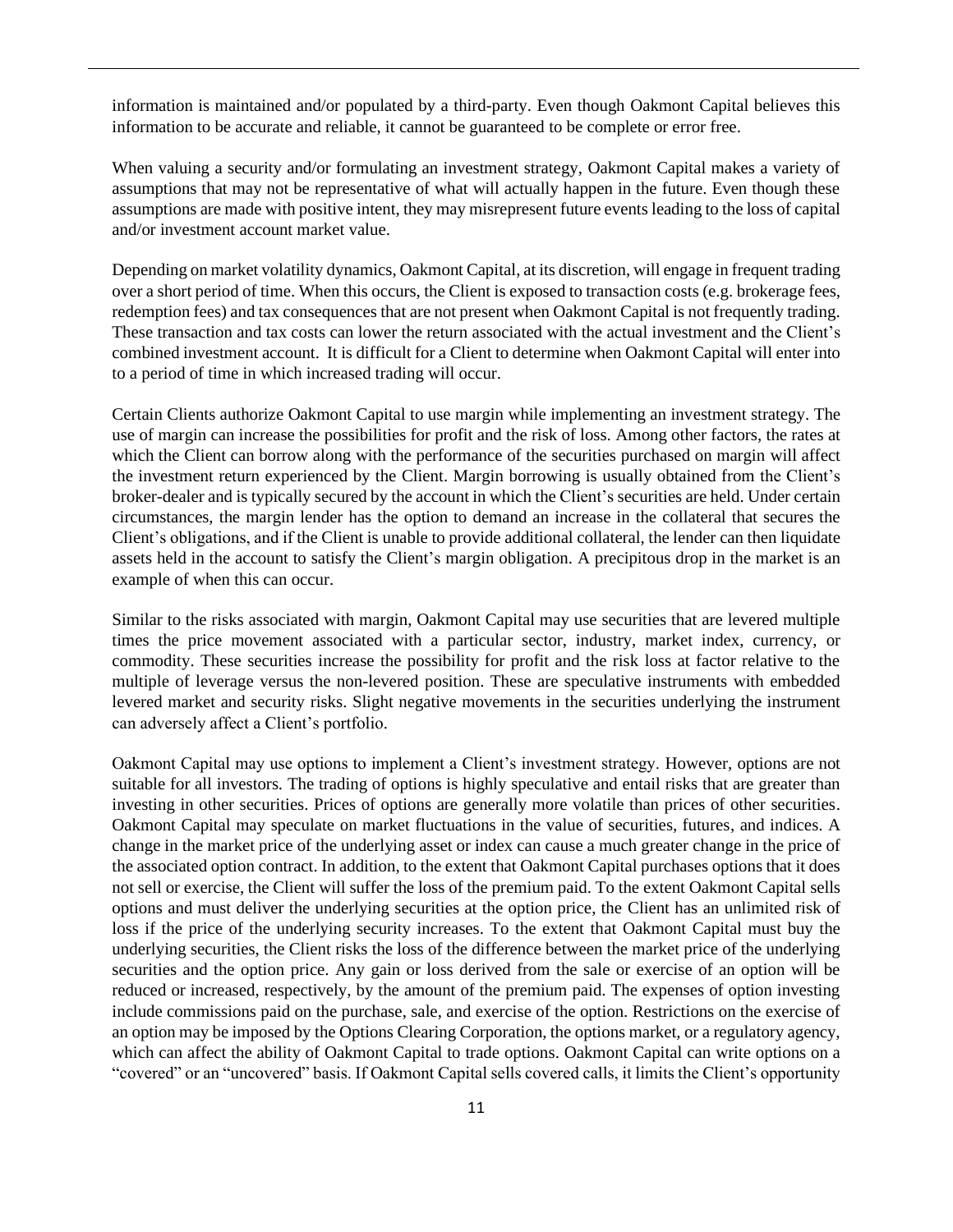to benefit from an increase in the value of the underlying security while continuing to bear the risk of decline in the value of that security. Options are utilized by Oakmont Capital on a speculative or hedging basis.

When Oakmont Capital buys fixed income securities or instruments that reflect the exposure of fixed income securities, the Client is exposed to credit risk. This is the risk that the issuer will fail to meet its financial obligations due to the Client. Fixed income securities with credit ratings below "investment grade" have higher credit risk. This risk is in addition to interest rate risk in which the price of the fixed income instrument can either rise or fall in conjunction with general market rates.

Oakmont Capital may sell securities short as a part of its investing strategy and/or trading activities. In a short sale, Oakmont Capital sells securities the Client does not own in hope that the market price of such security will decline and that Oakmont Capital will be able to subsequently buy replacement securities at a lower price. Oakmont Capital effects a short sale on behalf of the Client by borrowing securities from a broker or other third party, and subsequently "closes" the position by "returning" the security (buying a replacement security on behalf of the lender) whenever the lender chooses. As collateral for this obligation and to "close" the short position, Oakmont Capital is required to leave the proceeds of the short sale with the broker that effected the transaction, and deliver an additional amount of cash or other collateral dictated by margin regulations. Due to the Client's repayment obligation, a short sale theoretically involves the risk of unlimited loss because the price at which Oakmont Capital must buy "replacement" securities could increase without limit. There can be no assurances that the Client will not experience losses on short positions and, if they do, that the losses will be offset by gains on the long positions to which they relate. Short sales can, in some circumstances, substantially increase the impact of adverse price movements on the Client's portfolio.

When appropriate or requested by the Client, Oakmont Capital utilizes various hedging techniques and strategies while managing some Client investment accounts. There is no assurance that these techniques will insulate or protect Clients from losses and/or market declines. Furthermore, the techniques can limit gains of individual securities and the total investment account, as well as, have a cost associated with implementing them. These costs include, but are not limited to, additional transaction fees, security premiums, and assignment fees.

Unless expressly limited by the Client's Investment Policy Statement, Oakmont Capital may take concentrated positions in individual securities on behalf of the Client. The Client's investment account may be materially and adversely affected if the market value of such securities suddenly drop and do not recover.

When Oakmont Capital believes it is suitable and in the best interests of the Client, it will invest in securities with a share price of less than \$5 and/or a market capitalization of less than \$150 million. These securities are often referred to as "penny stocks." The trading of such securities is highly speculative and could entail risks that are greater than investing in securities with higher share prices and market capitalizations. These securities are usually thinly traded and their prices may be materially and adversely affected by a precipitous increase in selling volume. As a result, price changes can occur rapidly, limiting Oakmont Capital's ability in exiting the position.

Within the investment management process, Oakmont Capital may use exchange traded funds (ETF's). Due to the unique structure of these securities, they can trade at, above, or below their net asset value. At any given time, ETF shares can be halted from trading and/or an active market may not be maintained to ensure pricing integrity. If this occurs, a significant loss of capital is possible.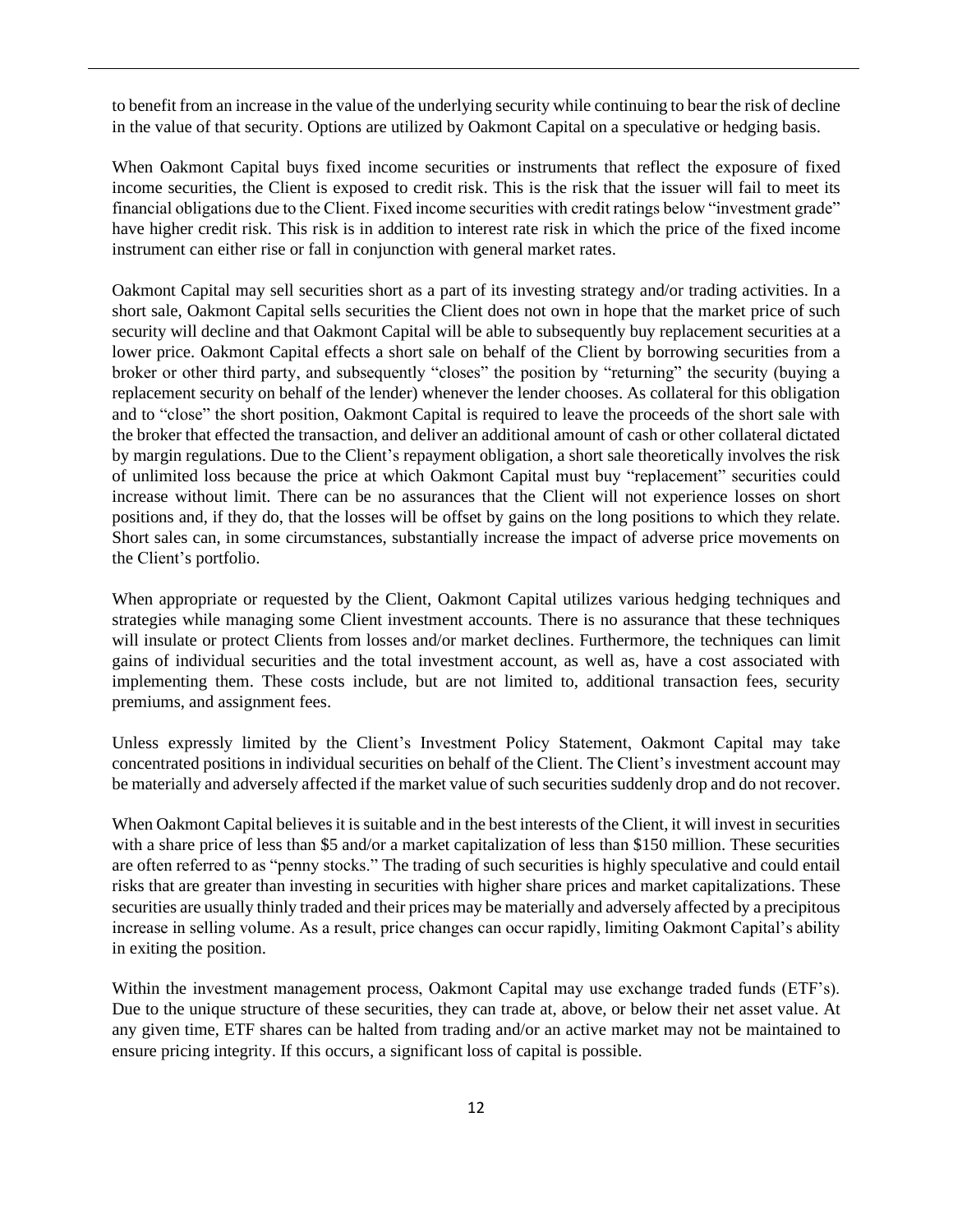Oakmont Capital does not represent, warrant, or imply that the services or methods of analysis employed by the Firm can or will predict future results, successfully identify market tops or bottoms, or insulate Clients from losses due to market corrections or declines. Investing in securities involves the risk of loss and clients should be prepared to bear this risk.

### <span id="page-15-0"></span>**Item 9. – Disciplinary Information**

There are no legal or disciplinary events that would be material to a Client's evaluation of the Firm's advisory business or the integrity of its representatives or management.

### <span id="page-15-1"></span>**Item 10. – Other Financial Industry Activities and Affiliations**

Oakmont Capital offers general business consulting services to firms, institutions, and individuals. These consulting services can involve investment advice or investment advisory services. Representatives of Oakmont Capital perform some these consulting services during normal security market hours. The time spent by a Representative on such services varies, but typically, it does not exceed 40 hours per month. Examples of business consulting include, but not limited to, strategic planning, operational reviews, capital structure optimization, marketing and competitor analysis.

#### **Member Associations**

Mr. Marc C. De Fife, who has a non-controlling, passive minority equity interest in Oakmont Capital, is a registered representative of Hunt Financial Securities, LLC and Hunt Investment Management, LLC. Both are investment related entities. Mr. De Fife also serves on the Board of Directors for Brean Capital, LLC, a FINRA registered broker dealer. Oakmont Capital does not execute Client trades through or otherwise utilize the services of Brean Capital on behalf of its Clients.

Mr. De Fife does not transact any trades on behalf of Oakmont Capital or its Clients.

#### **Attorney and Accounting Firm Arrangements**

As disclosed at Items 4. of this Brochure, Oakmont Capital has negotiated arrangements with certain law firms and accounting firms under which Oakmont Capital has agreed to cover the costs of certain professional services provided by these firms to Oakmont Capital Clients from the advisory fees paid by such Clients to Oakmont Capital. No client is obligated to engage these professionals to provide covered legal or accounting services.

### **Private Partnership Advisor**

As discussed in Item 4. Oakmont Capital is the General Partner of the Oakmont Opportunity Fund, LP. The fund is a private investment partnership formed in the Commonwealth of Pennsylvania. Oakmont Capital is the sole General Partner and investment advisor to the Fund. Oakmont Capital restricted investments in the Fund to "accredited investors" as defined by Regulation D under the Securities Act of 1933 as well as "qualified clients" as defined by the Investment Advisers Act of 1940. The Fund is currently in the process of winding down and is no longer offered to otherwise eligible investors. Please refer to Item 6. for a discussion of the material conflicts of interest which can arise by the compensation structure and management of the Funds and the Separate Account Advisory services provided by the Firm.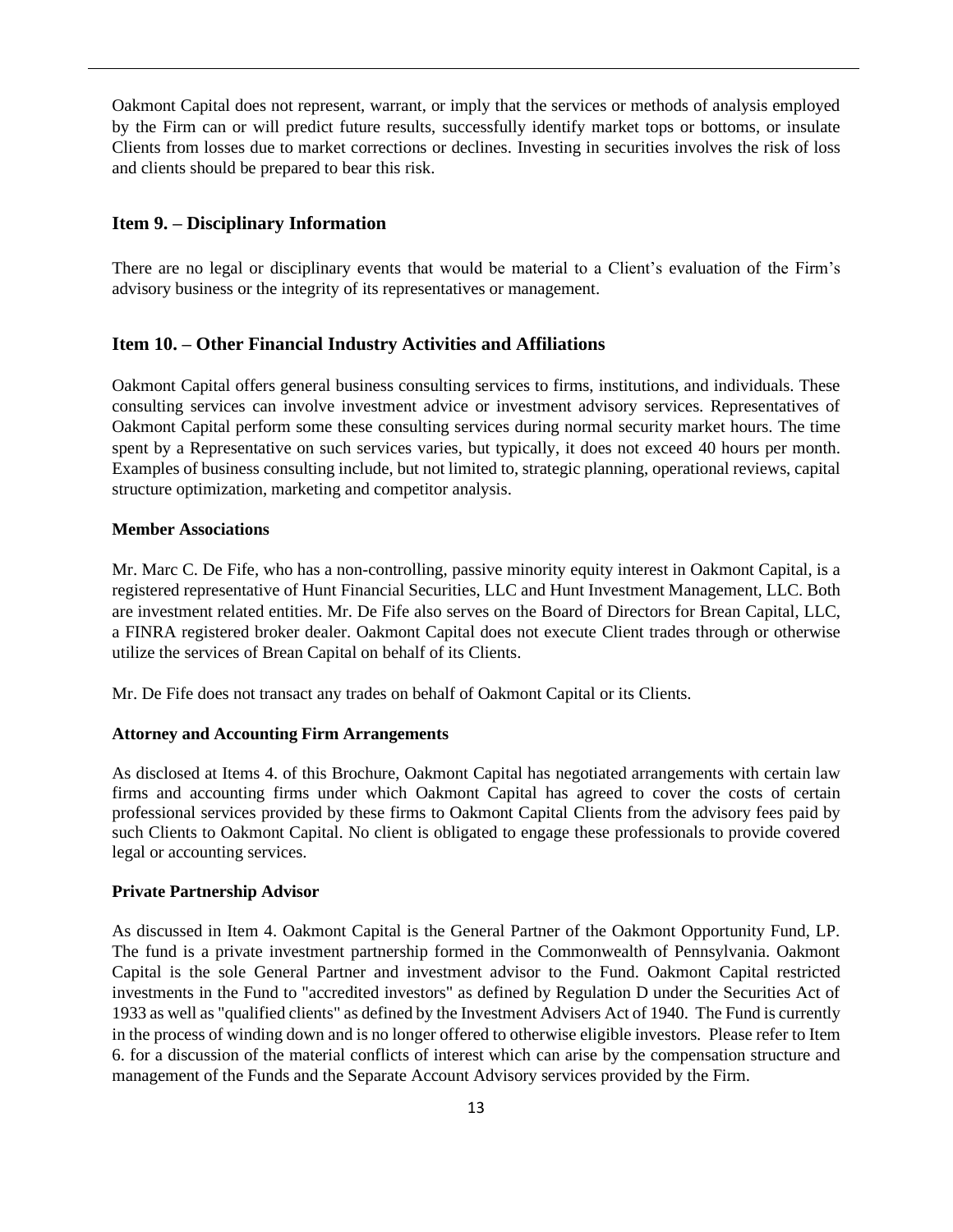# **Item 11. – Code of Ethics**

### **Code of Ethics**

Oakmont Capital has adopted a Code of Ethics, a copy of which is available to Clients and prospective Clients upon written request. In adopting this Code, the Firm desires to comply with all applicable laws and regulations governing its practice. The management of Oakmont Capital has determined to set forth guidelines for professional standards, under which all associated persons of the Firm are to conduct themselves. Oakmont Capital has set high standards, the intention of which is to protect Client interests at all times and to demonstrate its commitment to its fiduciary duties of honesty, good faith and fair dealing with Clients. All associated persons are expected to adhere strictly to these guidelines. The Firm's Code of Ethics requires that certain associated persons submit personal securities transactions and holdings reports to Oakmont Capital which will be reviewed by the Chief Compliance Officer of Oakmont Capital on periodic basis. Associated persons are also required to report any violations of the Firm's Code of Ethics.

Oakmont Capital maintains and enforces written policies that are reasonably designed to prevent the misuse of material non-public information by Oakmont Capital or any person associated with the Firm.

### **Participation or Interest in Client Transactions**

Clients of the Firm are no longer solicited to invest in the Opportunity Fund managed by Oakmont Capital, which is referenced in Item 4., though some Clients have been in the past, as appropriate based on their investment objectives, needs and risk tolerance. The Opportunity Fund is closed to new investors.

From time to time, Oakmont Capital or persons associated with Oakmont Capital can buy or sell securities that are recommended to its Clients or securities in which its clients are invested. It is the policy of the Firm that associated persons of Oakmont Capital shall not have priority over any client account in the purchase or sale of securities. However, under certain circumstances, exceptions to the trading policy can be made at the discretion of the Chief Compliance Officer.

Persons associated with Oakmont Capital may suggest other service providers to Clients or prospective clients of the Firm. Oakmont Capital does not expect to earn or receive fees or compensation from these other service providers; however, Oakmont Capital can enter into arrangements with certain of these service providers to refer clients to Oakmont Capital as described in Item 14.

### **Privacy Policy**

Oakmont Capital views protecting its customers' private information as a top priority and, pursuant to the requirements of the Gramm-Leach-Bliley Act, Oakmont Capital has instituted policies and procedures to ensure that customer information is kept private and secure.

Oakmont Capital does not disclose any nonpublic personal information about its customers or former customers to any non-affiliated third parties, except as permitted by law. In the course of servicing a Client's account, Oakmont Capital can share information with service providers, such as custodians, broker-dealers, auditors, and lawyers, in connection with supporting a Client relationship. The Firm restricts internal access to nonpublic personal information about the Client to those employees who need to know that information in order to provide products or services to the Client. As emphasized above, it has always been, and will always be, the Firm's policy to never sell information about current or former customers or their accounts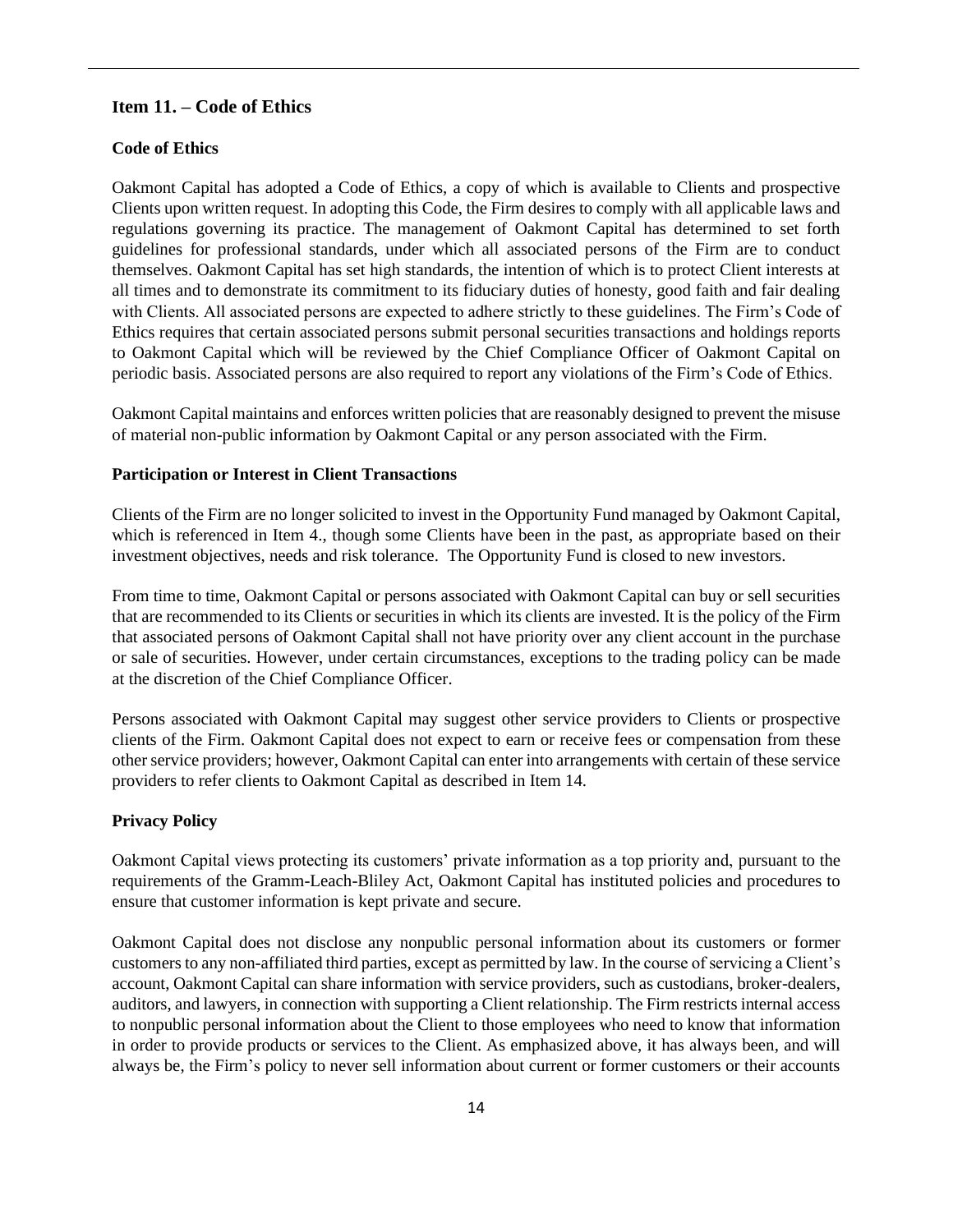to anyone. It is also the Firm's policy not to share information unless required to process a transaction, at the request of a customer, or as required by law.

A copy of Oakmont Capital's privacy policy notice will be provided to each Client prior to, or contemporaneously with, the execution of the Investment Advisory Agreement.

# <span id="page-17-0"></span>**Item 12. – Brokerage Practices**

Oakmont Capital believes that the broker-dealers the Firm uses and/or recommends provide best execution to its Clients and seeks to ensure best execution by continuing to monitor and review trade execution quality. When selecting or assessing a broker-dealer, Oakmont Capital takes into account a full range of factors including trading costs, execution capabilities, transaction speed, trade reliability, financial stability, and integrity. Paying a higher commission rate to one broker over another is permissible if the difference in cost is reasonably justified by the quality of the total brokerage services offered.

If desired, Clients can select their own broker-dealer or use multiple broker-dealers for security transactions and custody.

Oakmont Capital does not participate in "soft dollar" arrangements with any broker-dealer, research, or product supplier, nor does Oakmont Capital receive Client referrals from broker-dealers in exchange for recommending or using those broker-dealers. (See also Item 14. of this Brochure for disclosure regarding Oakmont Capital's past participation in TD Ameritrade's AdvisorDirect client referral program).

#### **Suggestion of Brokers**

Oakmont Capital will typically recommend that Clients in need of brokerage and custodial services utilize TD Ameritrade Institutional Services, a division of TD Ameritrade, Inc., member FINRA/SIPC ("TD Ameritrade") or Charles Schwab & Co., Inc., a registered broker-dealer, member FINRA/SIPC ("Schwab"). Both TD Ameritrade and Schwab are unaffiliated with Oakmont Capital.

Oakmont Capital participates in the Institutional Advisor Program (the "Program") offered by TD Ameritrade Institutional. TD Ameritrade Institutional is a division of TD Ameritrade. TD Ameritrade offers services to independent investment advisers, which include custody of securities, trade execution, clearance and settlement of transactions. In the past, Oakmont Capital has participated in the TD Ameritrade AdvisorDirect program in which the Firm had received client referrals and other benefits from TD Ameritrade. Oakmont Capital no longer participates in the AdvisorDirect Program for purposes of receiving Client referrals but is obligated to pay TD Ameritrade an on-going fee for each successful client relationship established as a result of past referrals. Referred Clients should be aware of their various brokerage options, including utilizing the services of the referring broker or choosing another broker to provide custody and execution services. (Please see the disclosure under Item 14. below.)

Schwab provides Oakmont Capital with access to its institutional trading and custody services, which are typically not available to Schwab retail investors. These services generally are available to independent investment advisors on an unsolicited basis, at no charge to Oakmont Capital, so long as a total of at least \$10 million of Oakmont Capital Client assets is maintained in accounts at Schwab. Such services are not otherwise contingent upon Oakmont Capital committing to Schwab any specific amount of business (assets in custody or trading). The services include brokerage, custody, research, and access to mutual funds and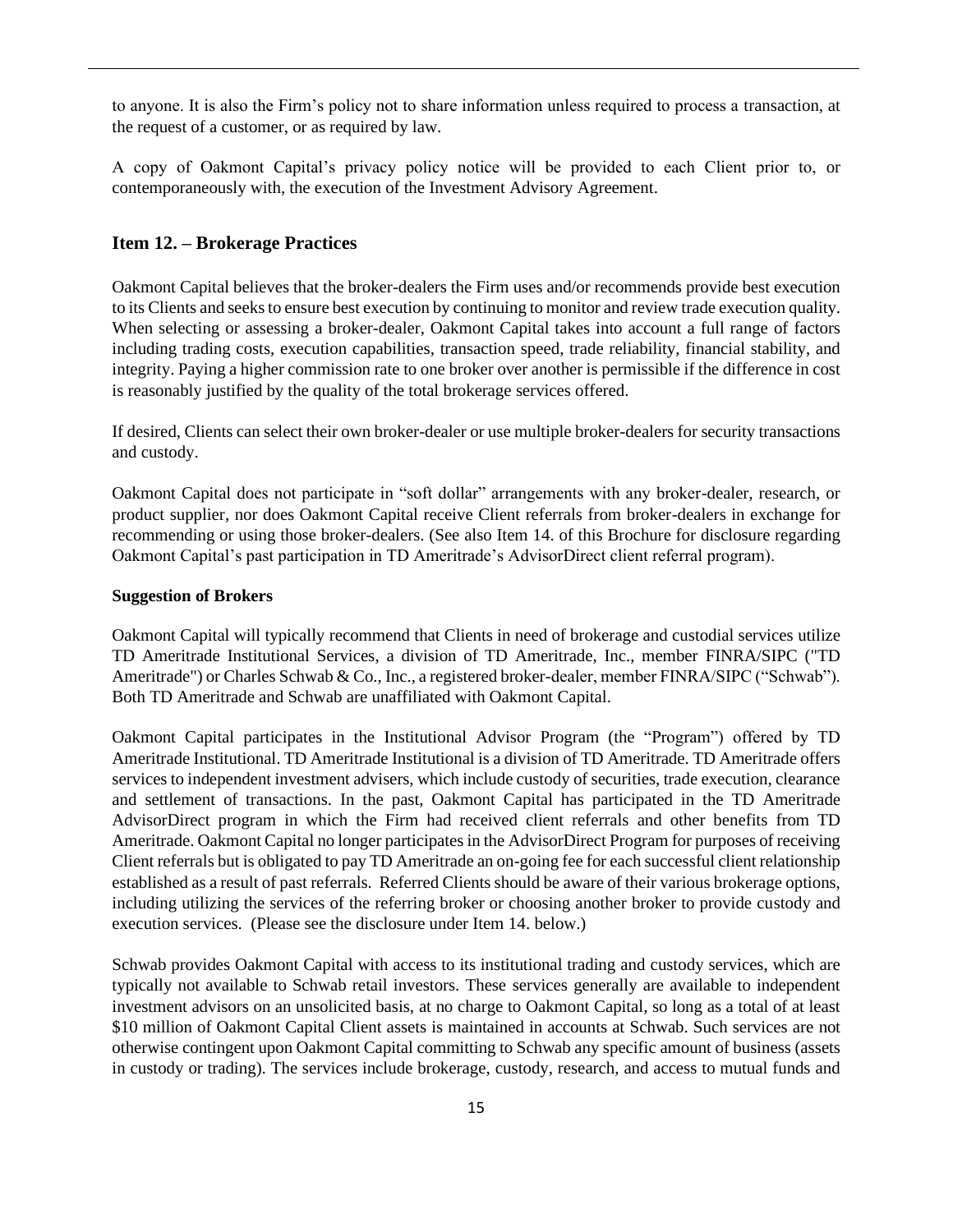other investments that are otherwise generally available only to institutional investors or that would require a significantly higher minimum initial investment.

For Oakmont Capital's Client accounts maintained in its custody, Schwab generally does not charge separately for custody, but is compensated by account holders through commissions or other transactionrelated fees for securities trades that are executed through Schwab Institutional or that settle into Schwab accounts. Oakmont Capital does not share in any portion of the brokerage fees/transaction charges imposed by Schwab Institutional.

Oakmont Capital can receive similar services as offered by TD Ameritrade and Schwab from other brokerdealers that custody Client assets.

Clients should note, The Charles Schwab Corporation acquired TD Ameritrade Holding Corporation, parent company of TD Ameritrade, in late 2020. The integration of The Charles Schwab Corporation's and TD Ameritrade's operations is expected to occur over the next year or two. Until the integration is complete, it is expected that both firms will continue to operate separate broker-dealers. Products, services and delivery channels available from the two companies are expected to remain largely unchanged during this time.

Oakmont Capital periodically and systematically reviews its policies and procedures regarding its recommendation and utilization of broker dealers in light of its duty to seek best execution.

### **Directed Brokerage**

Some Clients may instruct Oakmont Capital to use one or more particular brokers for the transactions in their accounts. Clients who instruct Oakmont Capital to use a particular broker should understand that this may prevent the Firm from aggregating trades with other Clients and from effectively negotiating brokerage compensation on their behalf. In some situations, these trades may be placed last behind other similar Client trades. Directed brokerage may also prevent Oakmont Capital from obtaining the most favorable net price and execution - leading to higher costs for the Client and best execution may not be achieved. Thus, when directing brokerage business, Clients should consider whether the commission expenses and execution capabilities are adequately favorable in comparison to those that Oakmont Capital may otherwise obtain for its clients. Clients are encouraged to discuss available alternatives with Oakmont Capital.

#### **Aggregation of Trade Orders**

Generally, but not always, Oakmont Capital will aggregate orders with respect to the same security purchased or sold for different Clients, including with the Fund. When orders are aggregated, each participating account receives the average share price for the transaction and bears a proportionate share of all transaction costs, based upon each account's participation in the transaction. Block trades performed for Client accounts can include proprietary or related accounts of the Firm. Such accounts are treated the same as Client accounts and are neither given preferential nor inferior treatment. Allocations of orders among Client accounts are believed to be made in a fair and equitable manner.

### **Trading Away**

When certain conditions exist, Oakmont Capital can execute securities transactions for a Client at a broker-dealer beside the one acting as a custodian for the Client's investment account. This type of transaction is known as "trading away."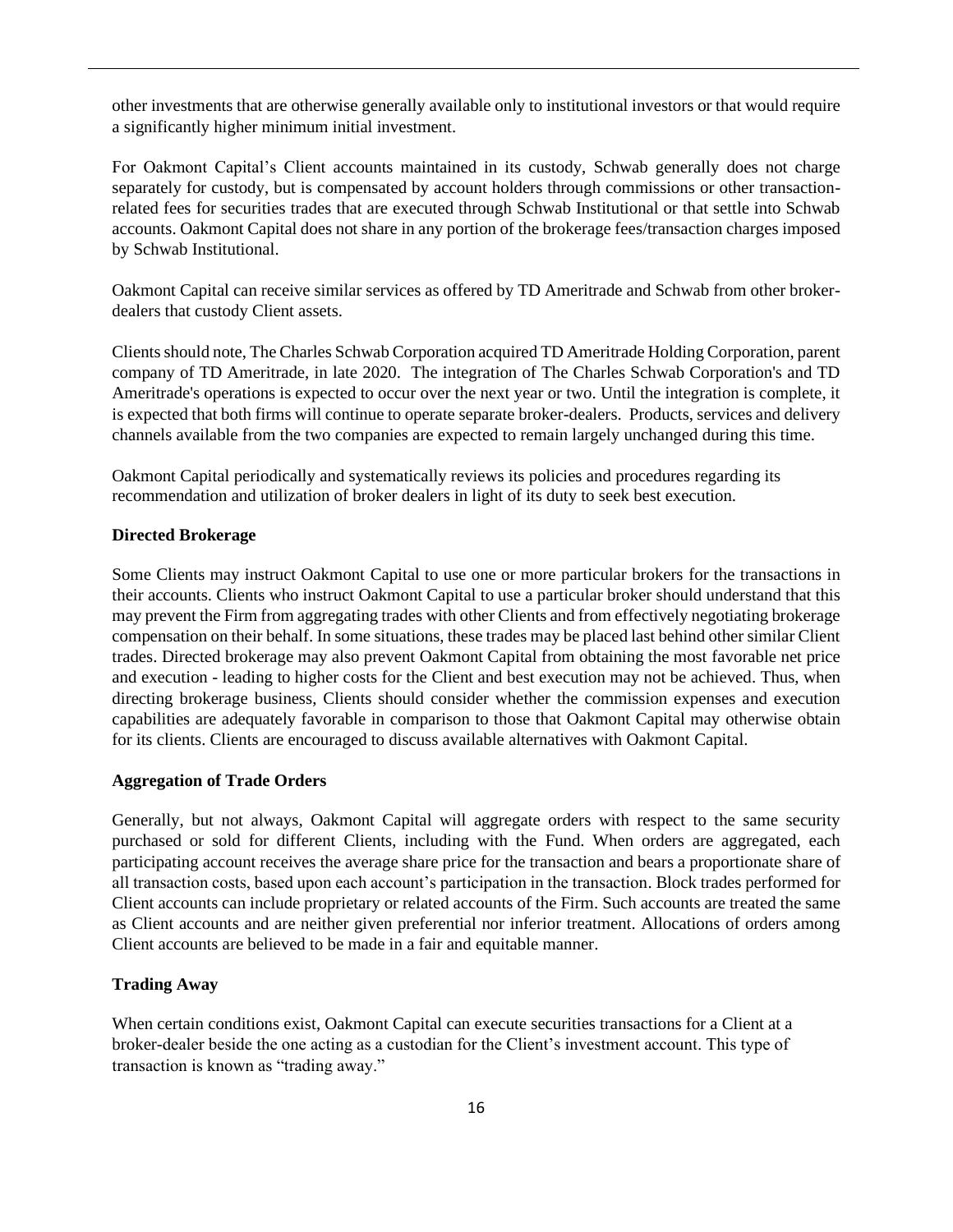Oakmont Capital may pursue such a transaction, because, but not limited to, one of the following reasons:

- 1) Another broker-dealer may provide greater liquidity when acquiring or disposing of a security.
- 2) The custodial broker-dealer may not have cost efficient access to securities Oakmont Capital wants to purchase or sale within the Client investment account(s).

If or when Oakmont Capital performs a "trade away" transaction, the Client may or may not receive a trade confirmation from the custodial broker-dealer or the broker-dealer executing the transaction. However, the transaction will be recorded on the monthly and/or quarterly statement sent to the Client by the custodial broker-dealer.

The custodial broker-dealer may charge the Client a fee per "trade away" transaction performed by Oakmont Capital. This fee is in addition to any brokerage and/or service fees charged by the executing broker.

### <span id="page-19-0"></span>**Item 13. – Review of Accounts**

### **Review of Accounts**

### *Separate Accounts*

An Investment Adviser Representative will monitor each Separate Account on a continuous basis and will conduct a review of the account at least quarterly. Significant intra-quarter "market" movements may also trigger a review. During the review, the Representative will examine the Client's account to assure the integrity of the investment strategy and its adherence to the terms and conditions agreed to in the Investment Management Agreement. For reviewing purposes, Oakmont Capital does not place any restrictions on the number of accounts assigned to each Investment Adviser Representative.

### *Private Investment Fund*

The Fund accounts are monitored on a continuous basis and are reviewed at least quarterly by the Managing Member of Oakmont Capital. A significant movement in the "market" may also trigger a review. During the review, security values and positions are verified, and the integrity of the investment strategy as defined by the Limited Partnership Agreement and Confidential Offering Memorandum is re-affirmed. The Limited Partnership Agreement does not provide any specific instructions for performing these reviews. Oakmont Capital does not restrict the number of Private Fund accounts assigned to the Managing Member.

### **Reports to Clients**

### *Separate Investment Accounts*

Clients will receive custodial statements from a "qualified custodian" at least quarterly, showing investment values, security transactions, cash balances, and fee withdrawals. Oakmont Capital at its discretion, or upon request, can also provide Clients a more customized report describing the investment strategy Oakmont Capital is implementing on behalf of the Client. This report can occur on a frequent or infrequent basis and can show such items as asset allocation, types of securities owned, and performance figures. Oakmont Capital can perform less formal reporting via e-mail and phone. Clients should compare their custodial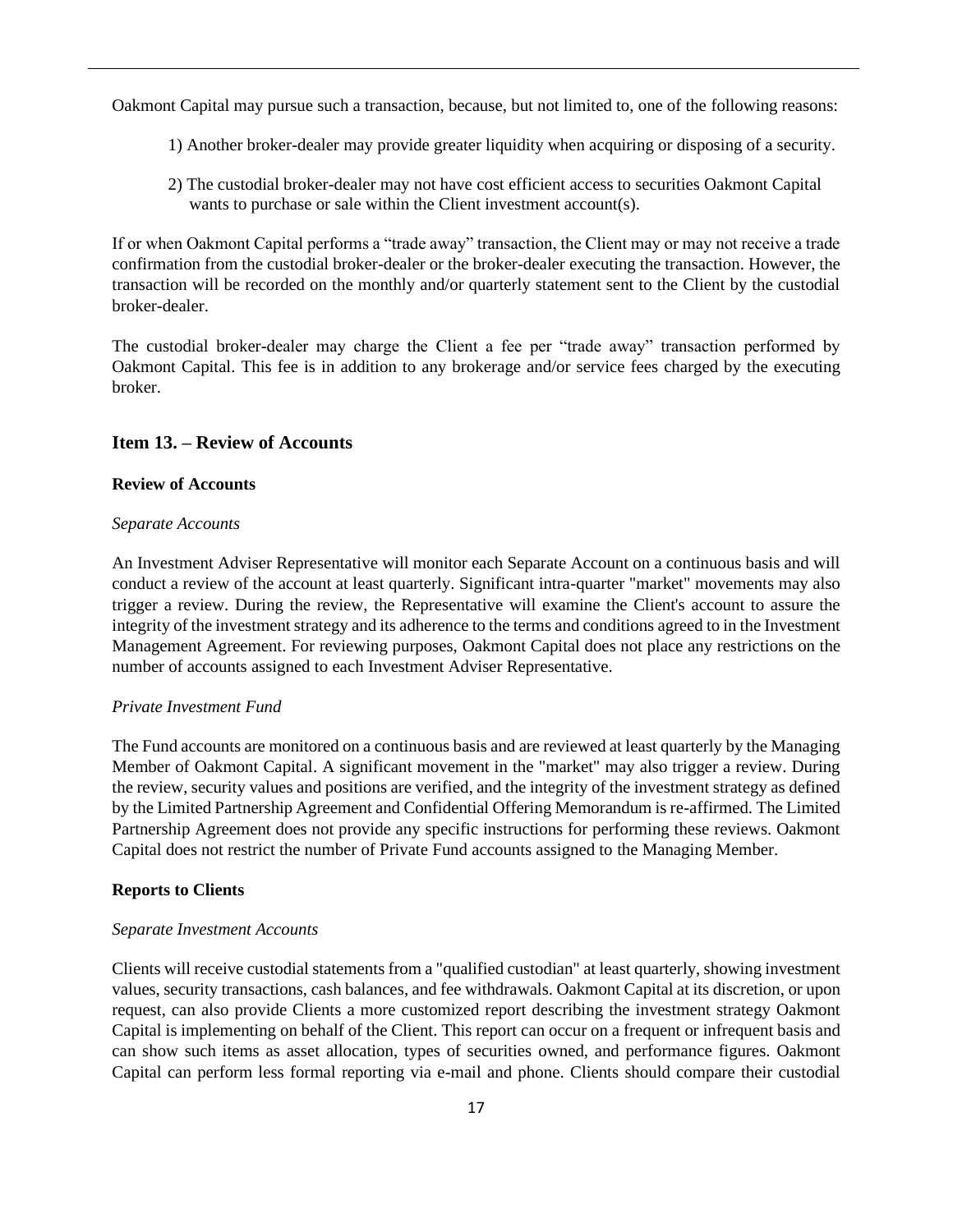statements to the reports provided by Oakmont Capital for accuracy. Any material discrepancies should be brought to the immediate attention of the Firm.

### *Private Investment Fund*

Limited Partners in the Fund can receive annual updates showing their capital account balances and year to date performance, although this is not required. All figures within these updates are considered estimates until the final year-end audit by a certified public accountant. When available at the conclusion of each Fund's fiscal year in December, all Limited Partners will receive their partnership "K-1" returns and a copy of the Fund's audited financial statements.

### <span id="page-20-0"></span>**Item 14. – Client Referrals and Other Compensation**

#### **Referrals**

Oakmont Capital has engaged an independent solicitor, Zoe Financial, Inc. ("Zoe Financial"), to provide client referrals to Oakmont Capital by Oakmont Capital participating in the Zoe Advisor Network ("ZAN"). If a Client is referred to Oakmont Capital by Zoe Financial, Zoe Financial will disclose in writing to the Client the capacity in which it is acting, and Oakmont Capital will pay the solicitor a portion of the advisory fees earned for managing the capital of the Client or investor that was referred. The use of solicitors is strictly regulated under applicable federal and state law. The policy of Oakmont Capital is to fully comply with the requirements of Rule 206(4)-3, under the Investment Advisers Act of 1940, as amended, and similar state rules, as applicable.

Furthermore, Zoe Financial is independent of and unaffiliated with Oakmont Capital, and there is no employee relationship between the two. Zoe Financial established the Zoe Advisor Network as a means of referring individuals and other investors seeking fiduciary personal investment management services or financial planning services to independent investment advisors. Zoe Financial does not supervise Oakmont Capital and has no responsibility for the management of the Client portfolios of Oakmont Capital or the other advice and services provided by the Firm. Oakmont Capital pays Zoe Financial an on-going fee for each successful Client referral. This fee is usually a percentage of the advisory fee that the Client pays to Oakmont Capital ("Solicitation Fee"). Oakmont Capital will not charge Clients referred through Zoe Advisor Network any fees or costs higher than its standard fee schedule offered to its Clients. However, Clients should note, as a result of the solicitor arrangement, Oakmont Capital has less incentive to negotiate its fees with referred clients. For information regarding additional or other fees paid directly or indirectly to Zoe Financial, please refer to the Zoe Financial Disclosure and Acknowledgement Form.

Also, as a result of past participation in the TD Ameritrade AdvisorDirect program (the "Referral Program"), Oakmont Capital received Client referrals from TD Ameritrade. TD Ameritrade established the Referral Program as a means of referring its brokerage customers and other investors seeking fee-based personal investment management services or financial planning services to independent investment advisers. TD Ameritrade does not supervise Oakmont Capital and has no responsibility for the Client portfolios managed by Oakmont Capital or the other advice and services offered by the Firm. Oakmont Capital no longer participates in the Referral Program for purposes of receiving Client referrals but is obligated to pay TD Ameritrade an on-going fee for each successful Client relationship established as a result of past referrals. This fee is usually a percentage (not to exceed 25%) of the advisory fee that the Client pays to Oakmont Capital ("Solicitation Fee"). Oakmont Capital will also pay TD Ameritrade the Solicitation Fee on any advisory fees received by Oakmont Capital from any family member of a referred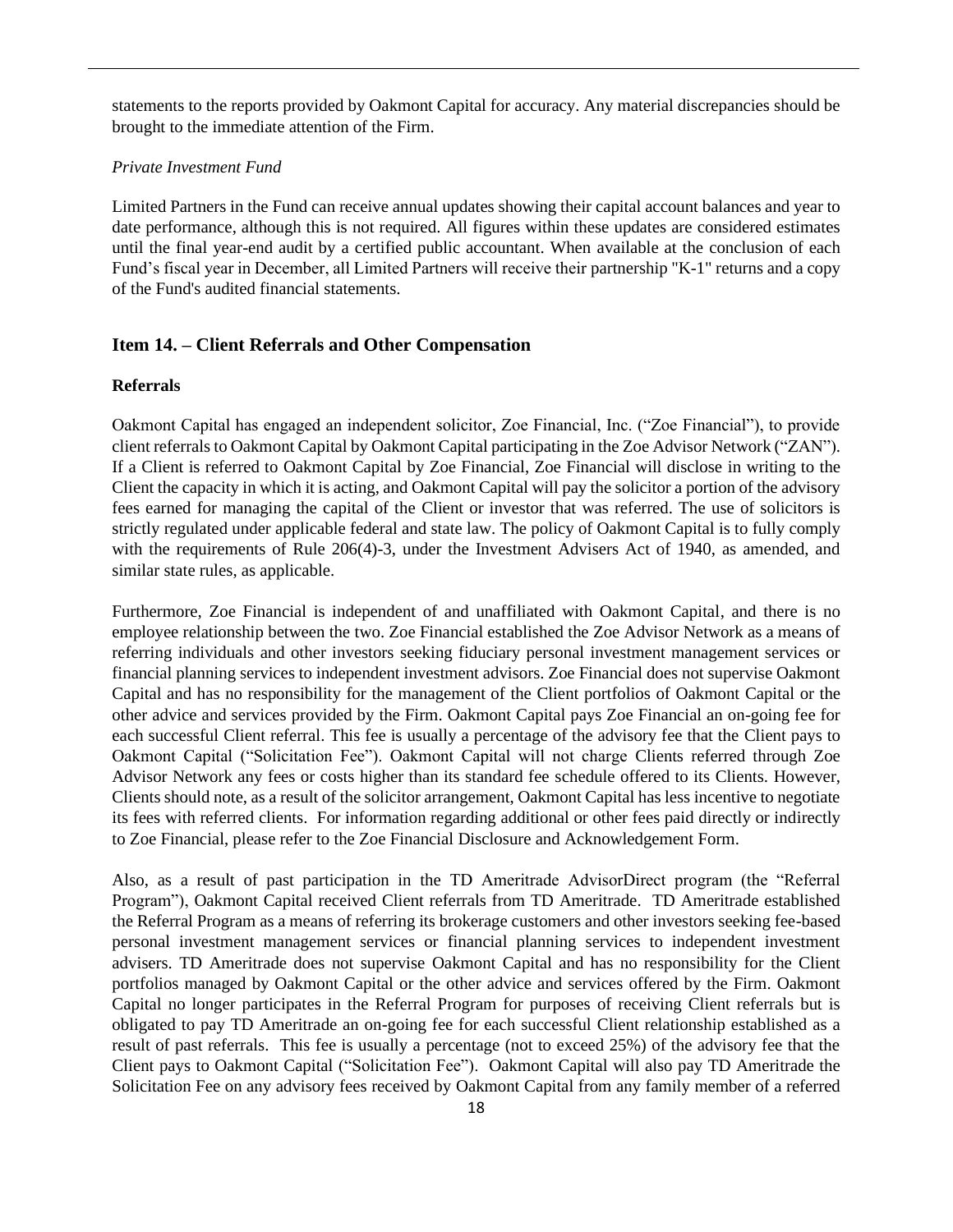Client who hires Oakmont Capital on the recommendations of such referred Client. Oakmont Capital will not charge Clients referred to it through the Referral Program any fees or costs higher than its standard fee schedule offered to its other clients.

#### **Additional Compensation**

From time to time, Oakmont Capital may also receive services, products, and research from broker/dealers. Examples of such services, products, or research include broker commentary, industry newsletters, security reports, block trading capabilities, news feeds and billing functions.

As disclosed under Item 12., Oakmont Capital participates in TD Ameritrade's institutional program. There is no correlation between the Firm's participation in the program and the investment advice it gives to its clients, although Oakmont Capital receives economic benefits through its participation in the program that are typically not available to TD Ameritrade's retail investors. These benefits, which are provided without cost or at a discount, include the following products and services: receipt of duplicate Client statements and confirmations; research related products and tools; consulting services; access to a trading desk serving Oakmont Capital participants; access to block trading (which provides the ability to aggregate securities transactions for execution and then allocate the appropriate shares to Client accounts); the ability to have Oakmont Capital's fees deducted directly from Client accounts; access to an electronic communications network for Client order entry and account information; access to mutual funds with no transaction fees; access to certain institutional money managers; and discounts on compliance, marketing, research, technology, and practice management products or services provided to Oakmont Capital by third party vendors. TD Ameritrade may also have paid for business consulting and professional services received by Oakmont Capital's related persons and may also pay or reimburse expenses (including travel, lodging, meals and entertainment) expenses for Oakmont Capital's personnel to attend conferences or meetings relating to the program or to TD Ameritrade's advisor custody and brokerage services generally. Some of the products and services made available by TD Ameritrade through the program may benefit Oakmont Capital but may not benefit its client accounts. These products or services assist Oakmont in managing and administering Client accounts, including accounts not maintained at TD Ameritrade. Other services made available by TD Ameritrade are intended to help Oakmont Capital manage and further develop its business enterprise. The benefits received by Oakmont Capital or its personnel through participation in the program do not depend on the amount of brokerage transactions directed to TD Ameritrade.

Schwab Institutional also makes available to Oakmont Capital other products and services that benefit Oakmont Capital but may not benefit its client accounts. Some of these other products and services assist Oakmont Capital in managing and administering client accounts. These products and services include software and other technology that: provide access to client account data (such as trade confirmations and account statements); facilitate trade execution (including allocation of aggregated trade orders for multiple client accounts); provide research, pricing information, and other market data; facilitate payment of Oakmont Capital's fees from client accounts and assistance with back-office functions, recordkeeping, and client reporting. Generally, many of these services may be used to service all or a substantial number of the Advisor's client accounts, including accounts not maintained at Schwab Institutional. Schwab Institutional also makes available to Oakmont Capital other services intended to help Oakmont Capital manage and further develop its business enterprise. These services may include consulting, publications and conferences on practice management, information technology, business succession, regulatory compliance, and marketing. In addition, Schwab may make available, arrange and/or pay for these types of services rendered to Oakmont Capital by independent third parties.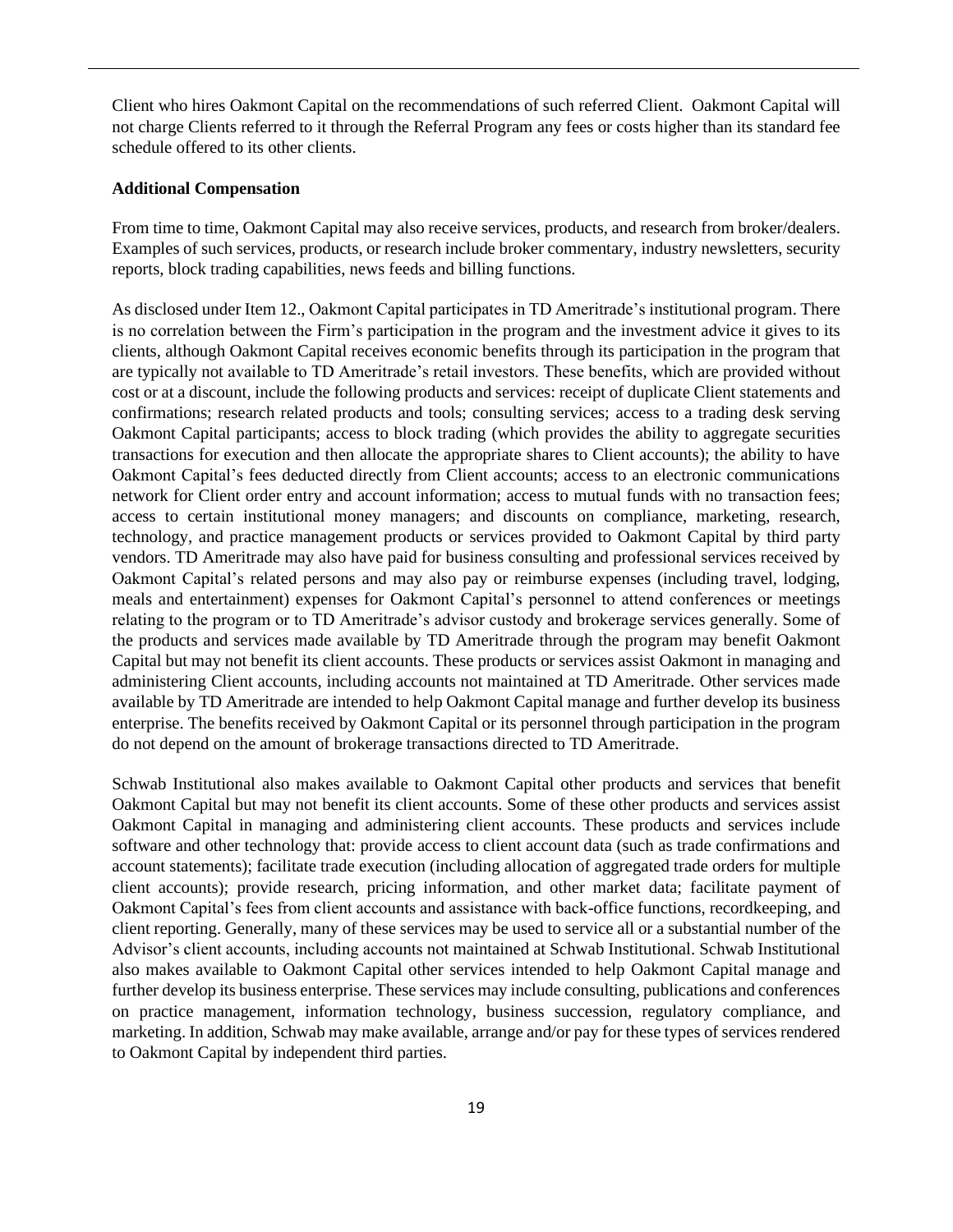Schwab Institutional has the option to discount or waive fees it would otherwise charge for some of these services or pay all or a part of the fees of a third party providing these services to Oakmont Capital. As a fiduciary, Oakmont Capital endeavors to act in the best interests of its clients. However, Oakmont Capital's recommendation that clients maintain their accounts with custodians referenced above may be based in part on benefits provided to Oakmont Capital by the availability of some of the foregoing products and services and not solely on the nature, cost, or quality of custody and brokerage services provided by the custodian, which has the potential to create a conflict of interest.

Oakmont Capital may receive similar services as offered by TD Ameritrade and Schwab from other brokerdealers that custody Client assets.

# <span id="page-22-0"></span>**Item 15. – Custody**

Except with respect to the Opportunity Fund, Oakmont Capital does not maintain physical custody of client cash or securities. Nevertheless, the firm is deemed to have custody under current SEC rules and interpretations on the following bases:

- 1. the authority to deduct advisory fees directly from certain client accounts;
- 2. acting as both the legal representative and investment manager to the Opportunity Fund;
- 3. an officer of Oakmont Capital will serve as trustee on a client trust.

The qualified custodians for separate client accounts have agreed to send statements to clients not less than quarterly detailing all account transactions, including any amounts paid to Oakmont Capital. In addition, as discussed in Item 13. of this Brochure, Oakmont Capital may also send periodic supplemental reports to clients. In order to ensure that all account transactions, holdings and values are correct and current, clients should carefully review the statements sent directly by the account custodian and, as applicable, compare it to any statement provided by Oakmont Capital for the same period.

With respect to the Opportunity Fund, Oakmont has engaged an independent public accountant meeting certain criteria to perform an annual financial audit of the fund and delivers the audited financials, prepared in accordance with generally accepted accounting principles, to each fund investor within 120 days of the fund's fiscal year end.

In addition, Oakmont Capital will, at times, maintain custody of certain certificated, privately issued securities directly on behalf of the Opportunity Fund, rather than maintaining such securities with a qualified custodian. Under these circumstances, Oakmont Capital seeks to comply with applicable regulatory guidance issued by the SEC's Division of Investment Management in August 2013 (IM Guidance Update 2013-04), including:

- 1. Oakmont Capital will only custody certificated, privately issued securities for the Opportunity Fund (or other pooled investment vehicles the firm may sponsor in the future), which is subject to a financial statement audit;
- 2. Oakmont Capital will only custody securities that can be transferred or the beneficial ownership of which can be changed only with the prior consent of the issuer or holders of the outstanding securities of the issuer;
- 3. ownership of the security must be recorded on the books of the issuer or its transfer agent in the name of the fund;
- 4. the security certificate contains a legend restricting transfer; and
- 5. the security certificate is appropriately safeguarded and can be replaced upon loss or destruction.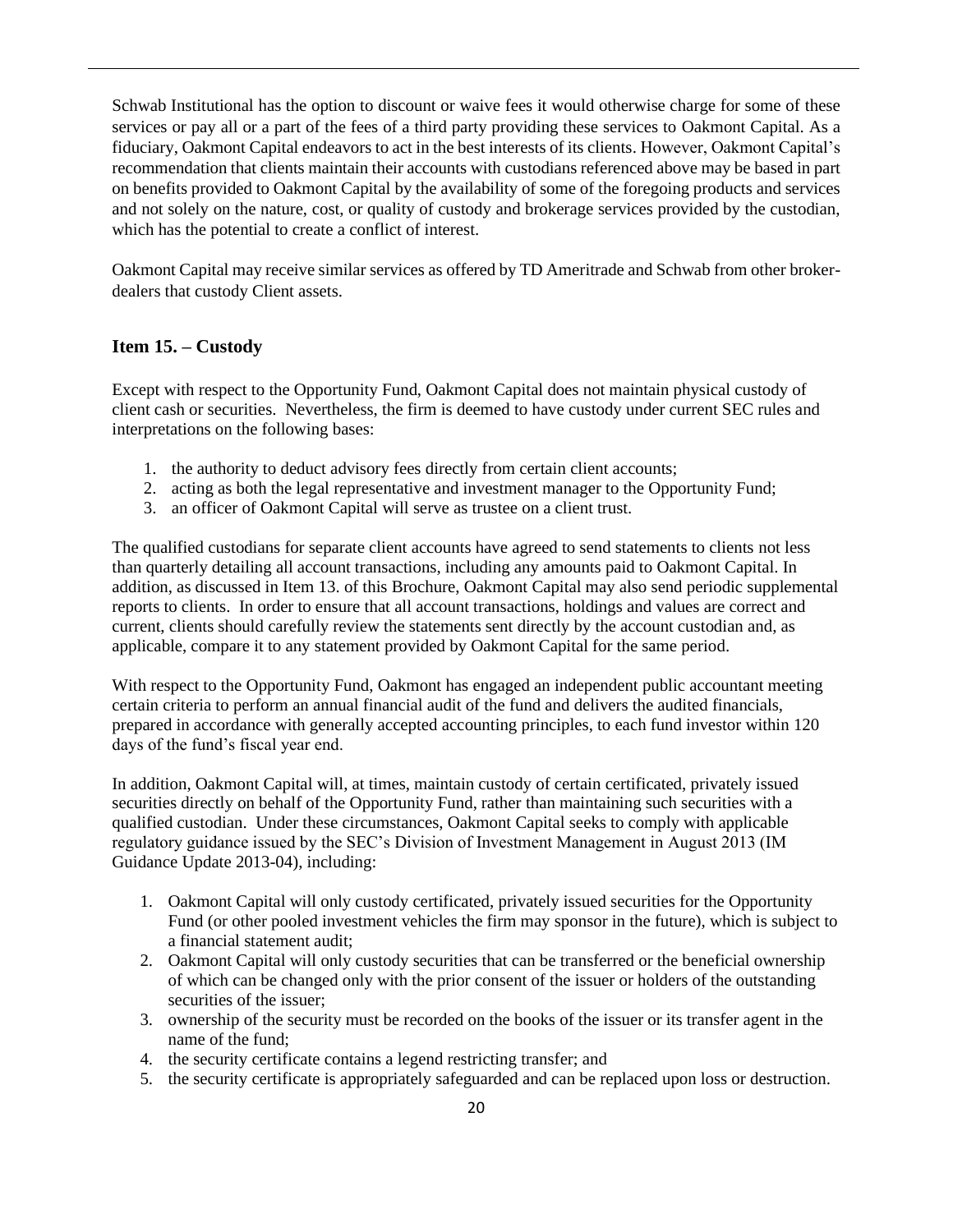Finally, an officer of Oakmont Capital will be engaged to serve as a trustee of a Client trust account. As such, the Firm will engage an independent public accountant to conduct an unannounced annual inspection of the accounts in which the Firm is deemed to have custody on this basis pursuant to a written agreement.

# <span id="page-23-0"></span>**Item 16. – Investment Discretion**

Oakmont Capital typically receives discretionary authority from the Client to select the identity and amount of securities to be bought or sold as governed by the Investment Management Agreement. Such discretion is to be exercised in a manner consistent with the investment objectives for the Client investment account. Oakmont Capital's trading authority includes, but is not limited to, the buying and selling of individual securities, the re-investment of earnings, dividends, and interest, and the investment of cash balances.

When selecting individual securities and the amount to invest in each security, Oakmont Capital observes the limitations and restrictions as stated within the Investment Policy Statement (if an Investment Policy Statement is applicable to a Client relationship). Any additional investment restrictions must be provided to Oakmont Capital in writing.

# <span id="page-23-1"></span>**Item 17. – Voting** *Client* **Securities**

# **Proxy Voting**

Oakmont Capital will not be required to take any action or render any advice with respect to voting of proxies solicited by, or with respect to, the issuers of securities in which individual Client's assets are invested. All proxy related materials received directly by Oakmont Capital will be forwarded to the Client for direct action. If authorized by the Client, Oakmont Capital can receive informational copies of the same materials and is not required to forward them to the Client.

### **Class Action Lawsuits**

From time to time, securities held in the accounts of individual Clients will be the subject of class action lawsuits. Oakmont Capital has no obligation to determine if securities held by the Client are subject to a pending or resolved class action lawsuit. Oakmont Capital also has no duty to evaluate a Client's eligibility or to submit a claim to participate in the proceeds of a securities class action settlement or verdict. Furthermore, Oakmont Capital has no obligation or responsibility to initiate litigation to recover damages on behalf of Clients who may have been injured as a result of actions, misconduct, or negligence by corporate management of issuers whose securities are held by Clients.

When Oakmont Capital receives written or electronic notice of a class action lawsuit, settlement or verdict affecting securities owned by a Client, it will forward all notices, proof of claim forms and other materials, to the Client. Electronic mail is acceptable where appropriate, and the Client has authorized contact in this manner. When Oakmont Capital receives informational copies of the same materials, it is not required to forward them to the Client.